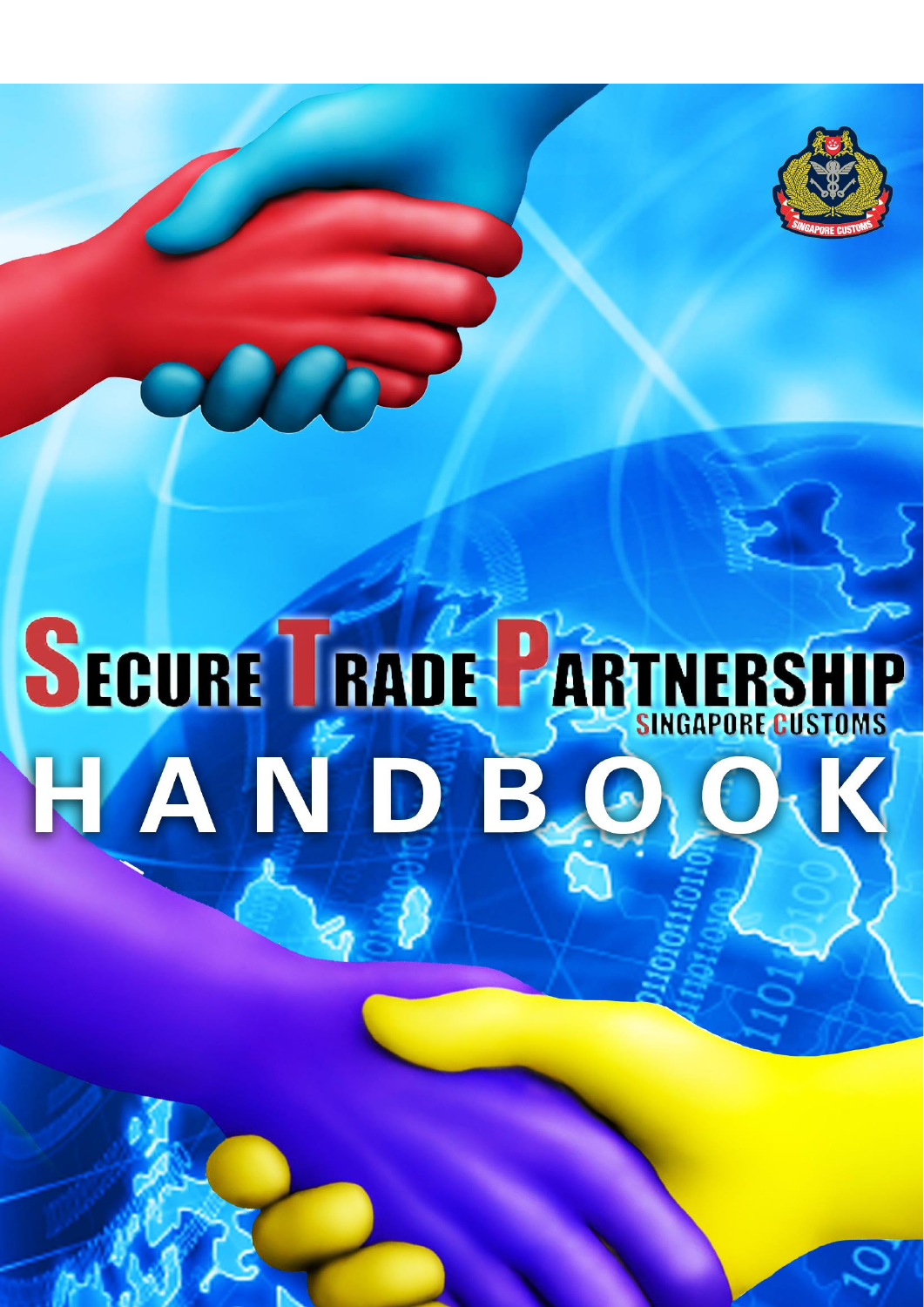#### **Preface**

International trade is one of the key drivers of global economic growth. In today's globalised world, cargo supply chains are highly interconnected, complex and involve multiple players.

The ever-increasing complexity of the global supply chain also means more vulnerability to threats such as thefts, pilferages and terrorist attacks. It would be most unfortunate should the global trading system be disrupted by a single act of crime or terror anywhere along the supply chain.

Total supply chain security can only be achieved if every player along the entire supply chain, right from the point of origin to the point of final destination, takes responsibility in securing his part of the supply chain. To fulfill this objective, many countries have implemented or are implementing their national supply chain security initiatives.

As a key player in the global supply chain, Singapore has implemented the Secure Trade Partnership (STP) programme in partnership with our businesses to help raise the overall level of supply chain security standards in Singapore. The STP will ensure that we are not just an efficient and connected port, but also a safe and secure trading hub.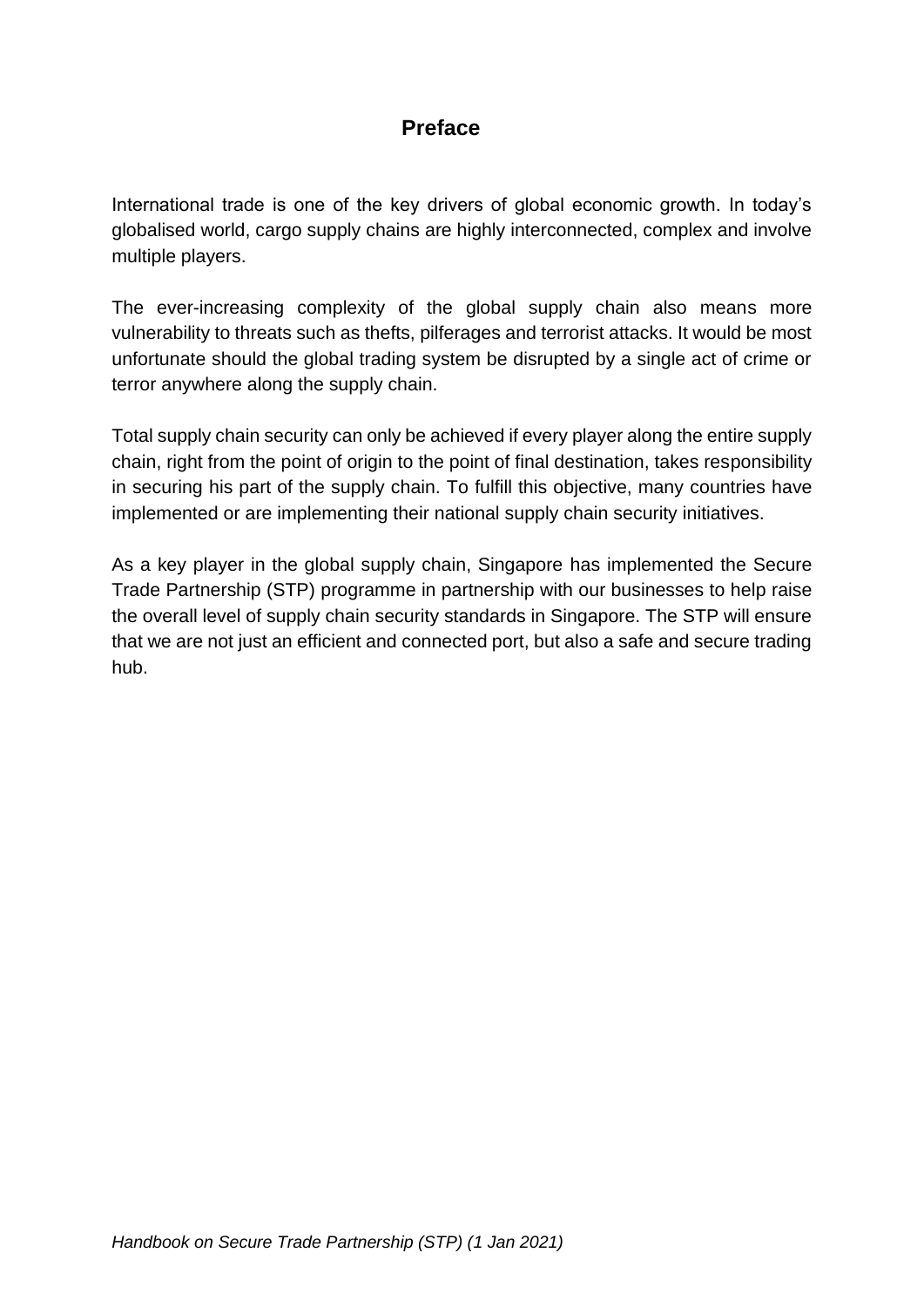#### **Contents**

| <b>Section</b> |              |                                                                                                                                                            | Page           |  |  |  |  |
|----------------|--------------|------------------------------------------------------------------------------------------------------------------------------------------------------------|----------------|--|--|--|--|
| $\mathbf 1$ .  |              | <b>About This Handbook</b>                                                                                                                                 |                |  |  |  |  |
|                | 1.1          | Is this handbook meant for me?                                                                                                                             | 1              |  |  |  |  |
|                | 1.2          | What is this handbook about?                                                                                                                               | 1              |  |  |  |  |
| 2.             |              | <b>Overview of the Secure Trade Partnership (STP)</b>                                                                                                      |                |  |  |  |  |
|                | 2.1          | What is STP?                                                                                                                                               | 2              |  |  |  |  |
|                | 2.2          | How does the STP work?                                                                                                                                     | $\overline{2}$ |  |  |  |  |
|                | 2.3          | Who can apply for the STP?                                                                                                                                 | 3              |  |  |  |  |
|                | 2.4          | Why would a company want to be part of the STP?                                                                                                            | 3              |  |  |  |  |
|                | 2.5          | What are the benefits of joining the STP?                                                                                                                  | 3              |  |  |  |  |
|                | 2.6          | Will the STP Guidelines and Criteria apply equally to<br>companies of all sizes?                                                                           | 4              |  |  |  |  |
|                | 2.7          | Will participation in other security programmes affect a<br>company's obligation to comply with the requirements<br>under the STP Guidelines and Criteria? | 4              |  |  |  |  |
| 3.             | and Criteria | <b>Overview of the Secure Trade Partnership (STP) Guidelines</b>                                                                                           |                |  |  |  |  |
|                | 3.1          | What are the STP Guidelines and Criteria?                                                                                                                  | 5              |  |  |  |  |
|                | 3.2          | What is the security management system?                                                                                                                    | 5              |  |  |  |  |
|                | 3.3          | Why is the risk assessment process necessary?                                                                                                              | 5              |  |  |  |  |
|                | 3.4          | What are the security measures' requirements?                                                                                                              | 6              |  |  |  |  |
| 4.             |              | Application for the Secure Trade Partnership (STP)                                                                                                         |                |  |  |  |  |
|                | 4.1          | What information should be provided when a company<br>applies for the STP?                                                                                 | 7              |  |  |  |  |
|                | 4.2          | What information<br>should<br>provided for the<br>be<br>introduction of a company?                                                                         | 7              |  |  |  |  |
|                | 4.3          | What information should be provided for the summary<br>of a company's security management system?                                                          | 7              |  |  |  |  |
|                |              |                                                                                                                                                            |                |  |  |  |  |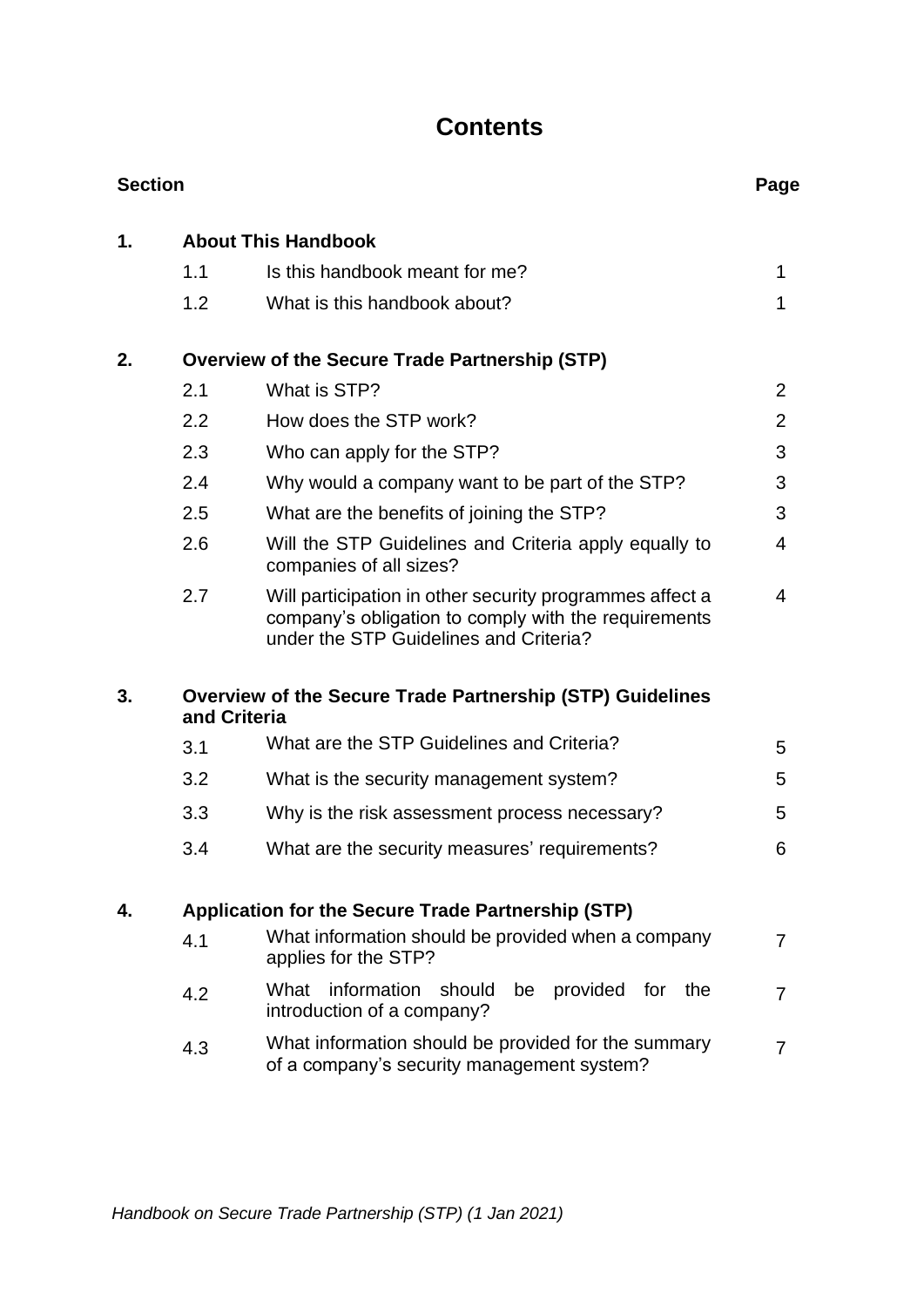| Section |                                                                                                          | Page |
|---------|----------------------------------------------------------------------------------------------------------|------|
| 4.4     | What information should be provided for the summary<br>of a company's risk assessment?                   | 8    |
| 4.5     | Does a company need to engage a consultant to assist<br>in the conduct of the company's risk assessment? | 8    |
| 4.6     | What is the level of details to be provided in a<br>company's application?                               | 8    |
| 4.7     | What if one of the security measures does not apply to<br>my company?                                    | 9    |
| 4.8     | Can I use reference to describe my company's security<br>measures?                                       | 9    |
| 4.9     | Do I need to cover all sites in my company's<br>application?                                             | 9    |
| 4.10    | Are there terms and conditions for the application to<br>the STP?                                        | 9    |
| 4.11    | Do I need to submit security write-up of my company's<br>business partners?                              | 9    |
| 4.12    | How do I apply?                                                                                          | 9    |
| 4.13    | How long will the application process take?                                                              | 10   |
| 4.14    | How much will the application cost?                                                                      | 10   |

#### **5. Validation**

| 5.1  | What is a validation under the STP?                                                     |    |
|------|-----------------------------------------------------------------------------------------|----|
| 5.2  | Will all companies that decide to participate in the STP<br>11<br>undergo a validation? |    |
| 5.3  | Who will conduct the validation?                                                        | 11 |
| 5.4  | What is expected of a company during a validation?                                      | 11 |
| 5.5  | Will Singapore Customs conduct validations at all the<br>company's sites?               | 11 |
| 5.6  | Will Singapore Customs conduct validation on a<br>company's business partners?          | 11 |
| 5.7  | Will Singapore Customs conduct overseas validation?                                     | 12 |
| 5.8  | How will validation findings impact a company's<br>participation in the STP?            | 12 |
| 5.9  | validation findings be communicated<br>Will<br>to<br>- a<br>company?                    | 12 |
| 5.10 | How long will the validation process take?                                              | 12 |

#### **6. Certification under the Secure Trade Partnership (STP) Companies**

*Handbook on Secure Trade Partnership (STP) (1 Jan 2021)*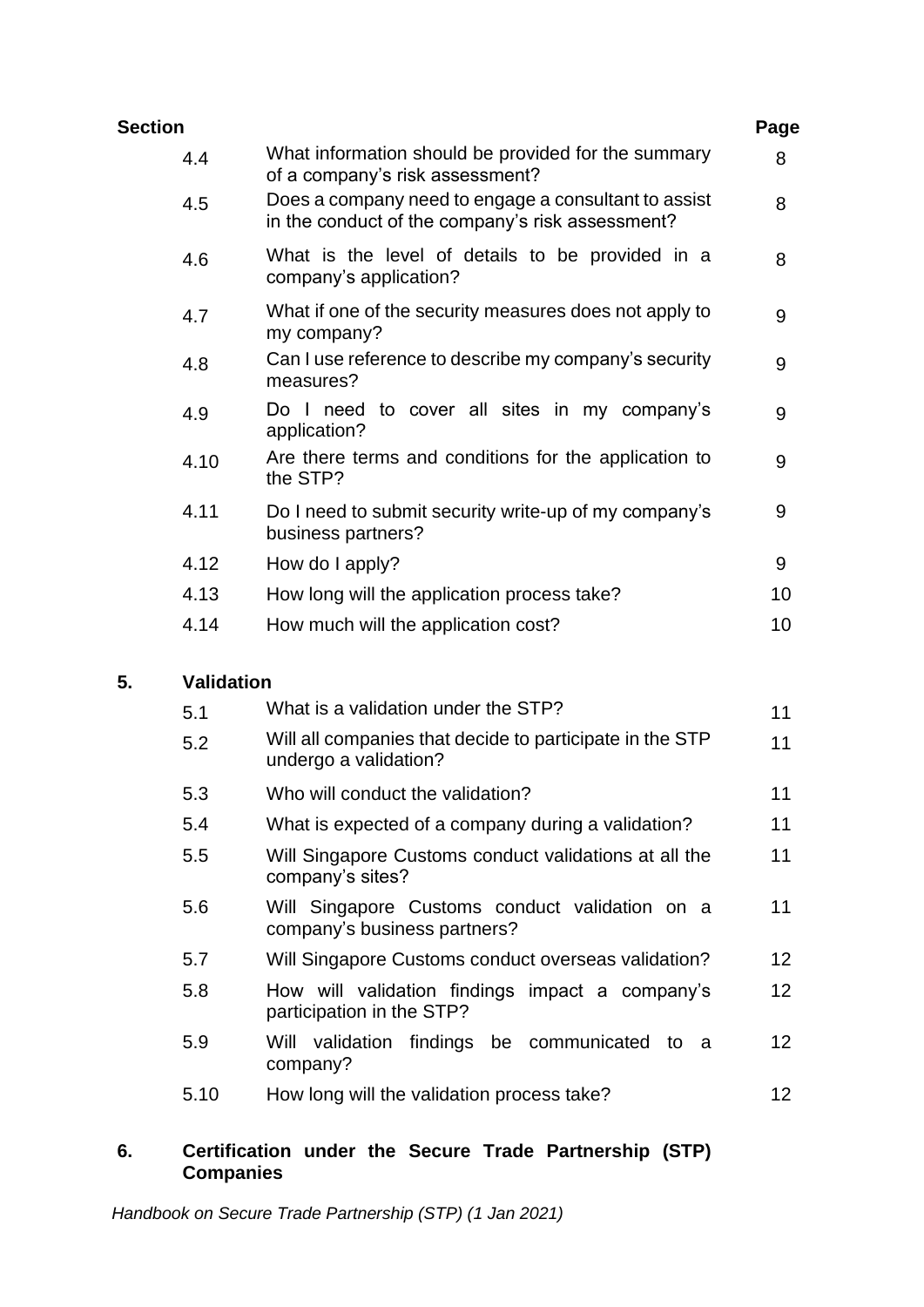| Section |                                                                                                                | Page            |
|---------|----------------------------------------------------------------------------------------------------------------|-----------------|
| 6.1     | What are responsibilities of an STP company?                                                                   | 13              |
| 6.2     | Can my STP or STP-Plus certification be extended to<br>my customer's warehouse operated by my company?         | 13 <sup>2</sup> |
| 6.3     | Will Singapore Customs conduct site visits to an STP<br>company during the certification period?               | 13 <sup>°</sup> |
| 6.3     | Will there be any penalties imposed on an STP<br>company for non-compliance to the terms<br>and<br>conditions? | 13              |
| 6.4     | When will a company's STP or STP-Plus certification<br>be suspended?                                           | 13              |
| 6.5     | When will a company's STP or STP-Plus certification<br>be revoked?                                             | 14              |
| 6.6     | Can an STP company withdraw from the STP?                                                                      | 14              |
| 6.7     | Can a company's STP or STP-Plus certification be<br>renewed?                                                   | 14              |
|         |                                                                                                                |                 |

#### **7. Other Information**

| 7.1 | Who<br>will<br>have<br>documents/information<br>applications? | access<br>provided in | to | companies' | business | 16 |
|-----|---------------------------------------------------------------|-----------------------|----|------------|----------|----|
| 7.2 | Is there an appeal process within the STP<br>programme?       |                       |    |            |          | 16 |
| 7.3 | Contact information                                           |                       |    |            |          | 16 |

#### **8. Annex**

| A | <b>STP Guidelines and Criteria</b>         |     |
|---|--------------------------------------------|-----|
| B | Mandatory Criteria to Qualify for STP-Plus | 25  |
| C | STP Fact Sheet on Company's Process Map    | 27  |
| D | Fact Sheet on Company's Site Plan          | 29. |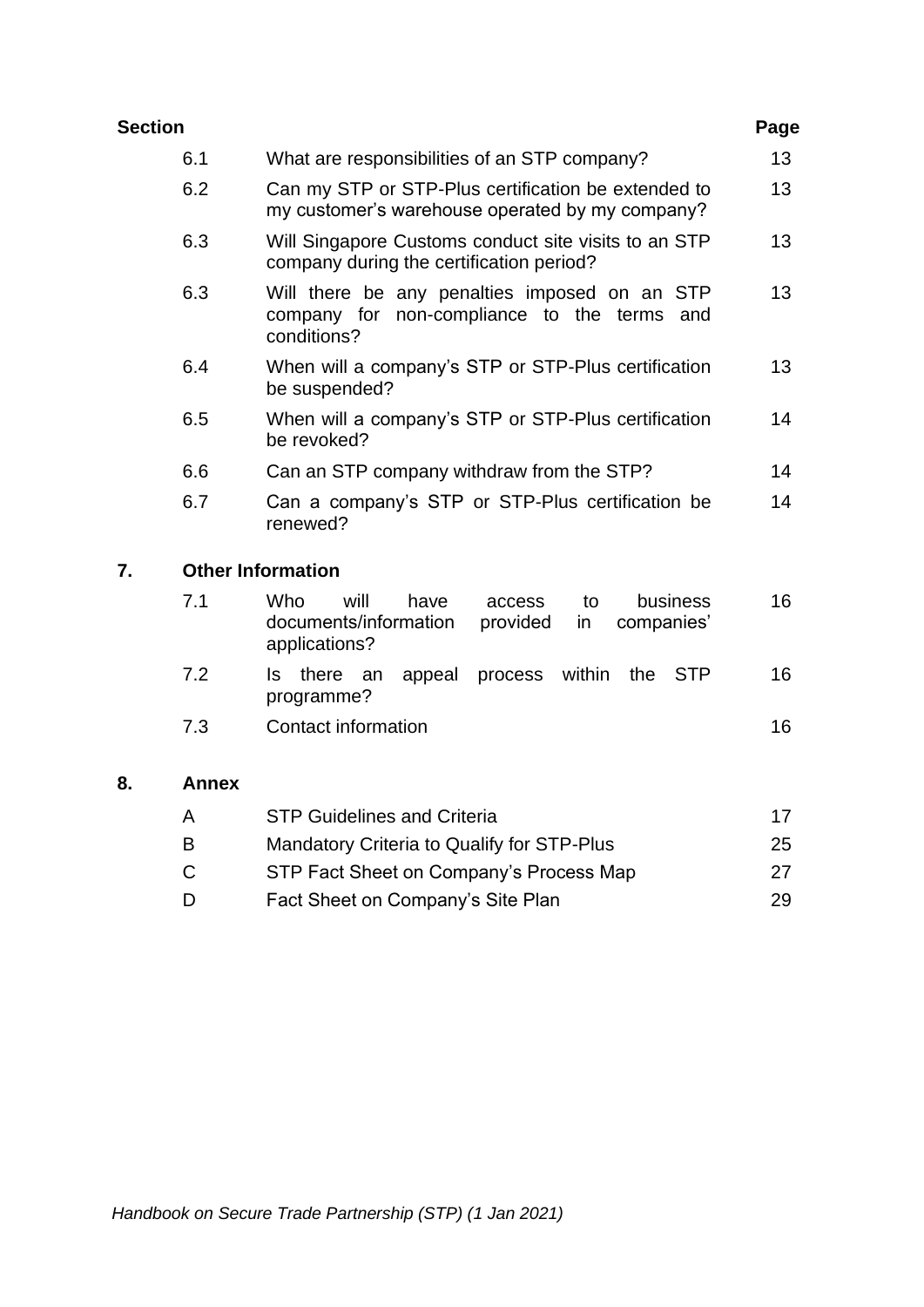# **1 About This Handbook**

#### **1.1 Is this handbook meant for me?**

1.1.1 If you wish to have your company certified under the Secure Trade Partnership (STP) programme, you should read this handbook.

#### **1.2 What is this handbook about?**

This handbook provides you with information on:

- a) How the STP programme works; (Please refer to Section 2.)
- b) The requirements under the STP Guidelines and Criteria; (Please refer to Section 3.)
- c) How to apply for the STP; (Please refer to Section 4.)
- d) What is a STP validation; (Please refer to Section 5.)
- e) Certification under the STP; (Please refer to Section 6.) and
- f) Other information. (Please refer to Section 7.)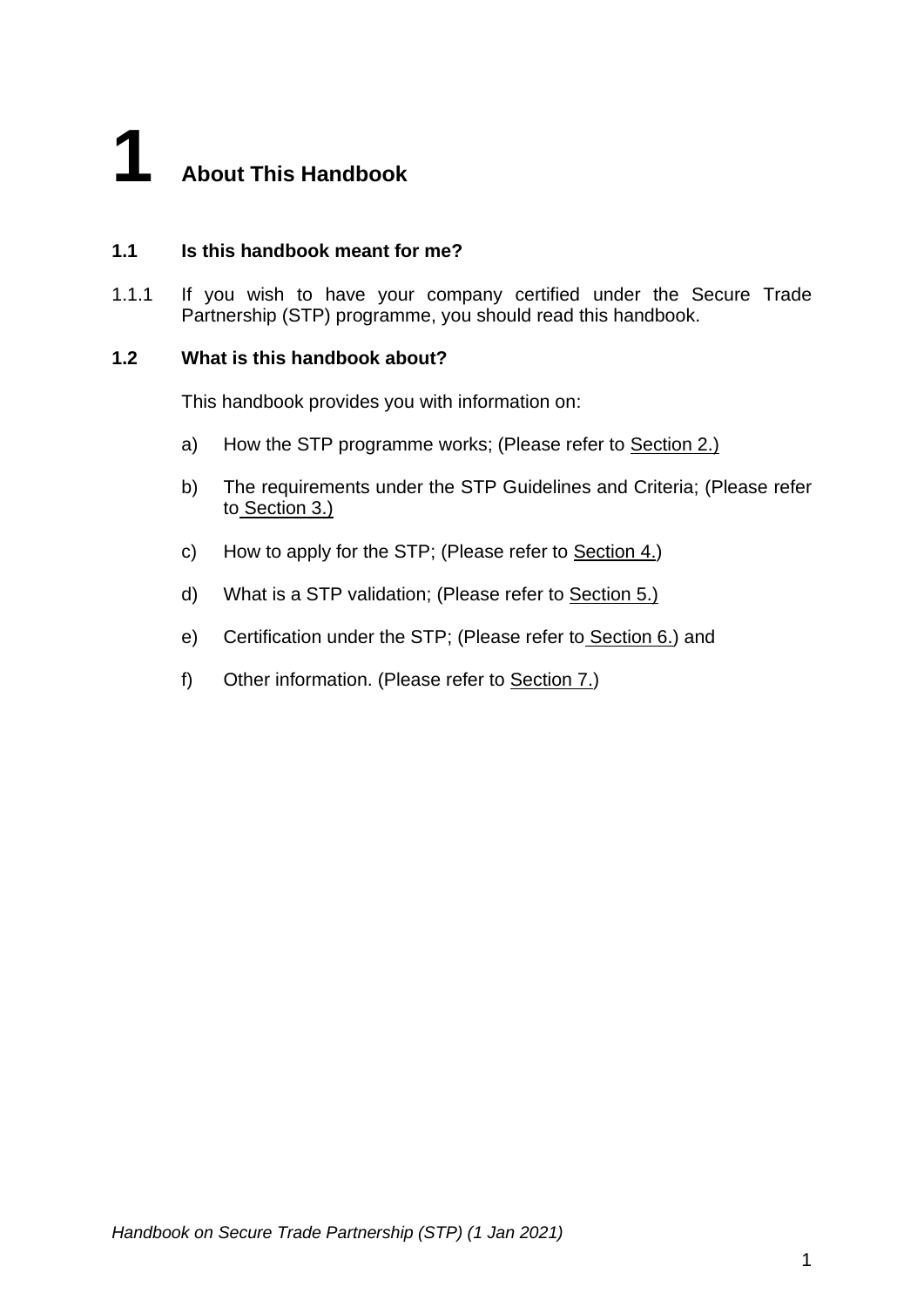# **2 Overview of the Secure Trade Partnership (STP)**

#### **2.1 What is the Secure Trade Partnership (STP)?**

- 2.1.1 Launched on 25 May 2007, the STP is a voluntary certification programme administered by Singapore Customs to help companies adopt robust security measures to enhance the security of the global supply chain.
- 2.1.2 The STP Guidelines and Criteria spells out the requirements which companies in the supply chain should adopt to enhance the security of their operations and supply chains. Companies meeting such requirements will be certified as STP companies by Singapore Customs.
- 2.1.3 The STP is consistent with the World Customs Organisation (WCO) SAFE Framework of Standards to secure and facilitate global trade, adopted in June 2005.

#### **2.2 How does the Secure Trade Partnership (STP) work?**

- 2.2.1 By participating in the STP, companies will be demonstrating their commitment to adopt and implement appropriate security measures and their willingness to assume responsibility for keeping their supply chains secure.
- 2.2.2 Companies that decide to apply for certification under the STP will first need to self-assess against the STP Guidelines and Criteria to ensure that their internal policies, processes and procedures are robust.
- 2.2.3 Singapore Customs administers a validation and certification process to certify companies that wish to participate in the STP.
- 2.2.4 Under the STP Guidelines and Criteria, companies are required to have security management systems, conduct risk assessments of their business operations, and implement the security measures that address the 8 elements under the STP Programme:
	- a) Premises security and access controls;
	- b) Personnel security;
	- c) Business partner security;
	- d) Cargo security;
	- e) Conveyance security;
	- f) Information and Information Technology (IT) security;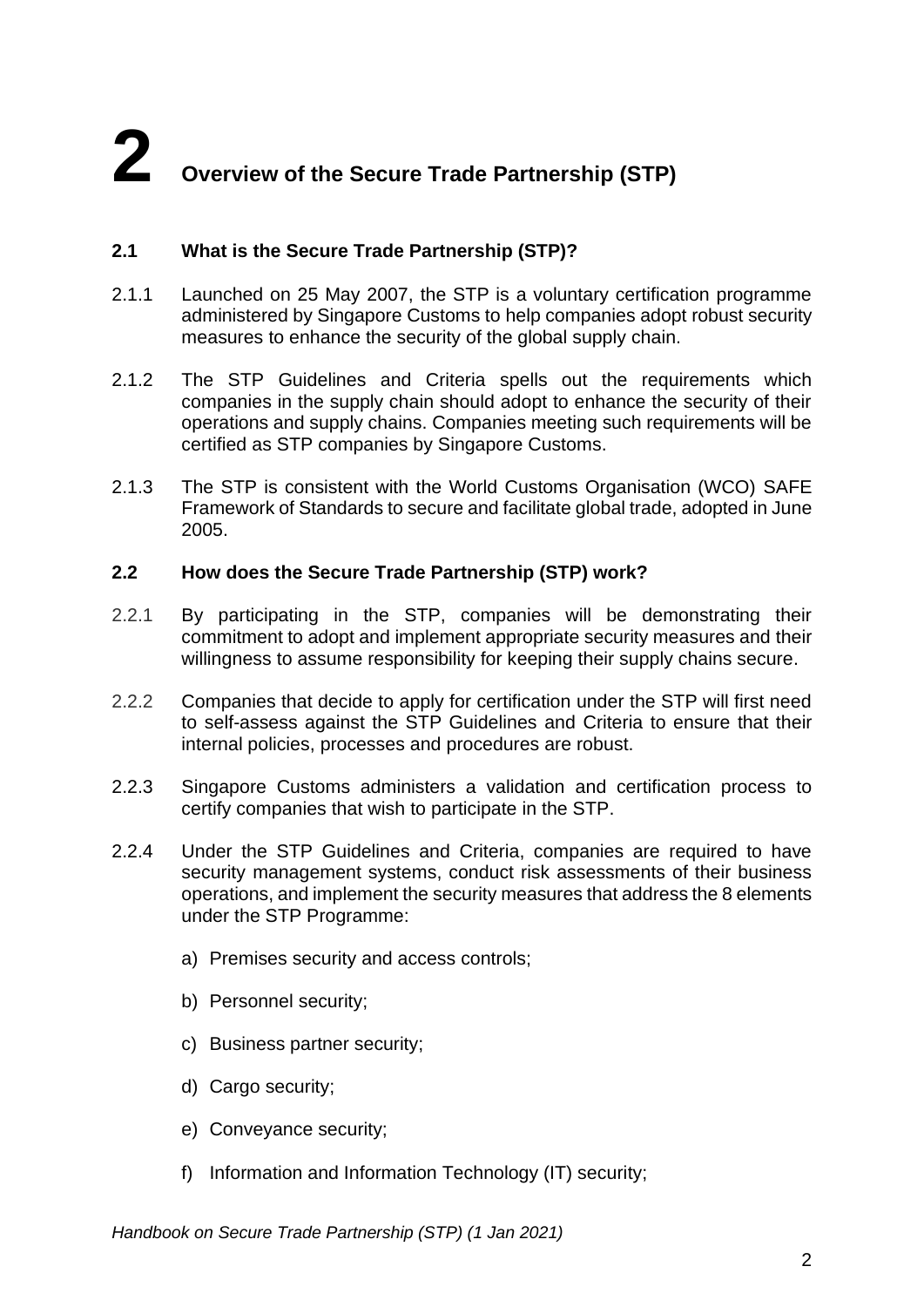- g) Incident management and investigations; and
- h) Crisis management and incident recovery.

Please refer to Section 3 for an Overview of the STP Guidelines and Criteria.

2.2.5 The STP certification will be valid for **up to** 3 years, depending on the result of the validation assessment. Certified companies must comply with the terms and conditions stipulated by Singapore Customs. Singapore Customs will conduct periodic and regular site visits. Please refer to Section 6 for more details on certification under the STP.

#### **2.3 Who can apply for the Secure Trade Partnership (STP)?**

- 2.3.1 The STP is open to companies in Singapore that are involved in supply chain activities. Companies which believe that they can meet the requirements under the STP Guidelines and Criteria can apply to join the STP.
- 2.3.2 In reviewing an application from a company, Singapore Customs will consider the following:
	- a) The company's compliance history with Singapore Customs and other relevant government authorities;
	- b) The company's security measures and standards; and
	- c) Related information on the company from local and/or foreign government authorities, where appropriate.

#### **2.4 Why would a company want to be part of the Secure Trade Partnership (STP)?**

2.4.1 A company that is certified under the STP will be recognised as a trusted partner of Singapore Customs and will partner Singapore Customs to enhance the security of the global supply chain.

#### **2.5 What are the benefits of joining the Secure Trade Partnership (STP)?**

- 2.5.1 Companies that have adopted and implemented robust security measures will benefit from increased visibility of goods in the supply chain, reduction in pilferages and greater efficiency in their supply chain management.
- 2.5.2 In addition, companies certified under the STP will be recognised as trusted partners of Singapore Customs and enjoy the following benefits:
	- a) Cargo less likely to be inspected domestically;
	- b) Recognition as a low risk company i.e. enhanced branding;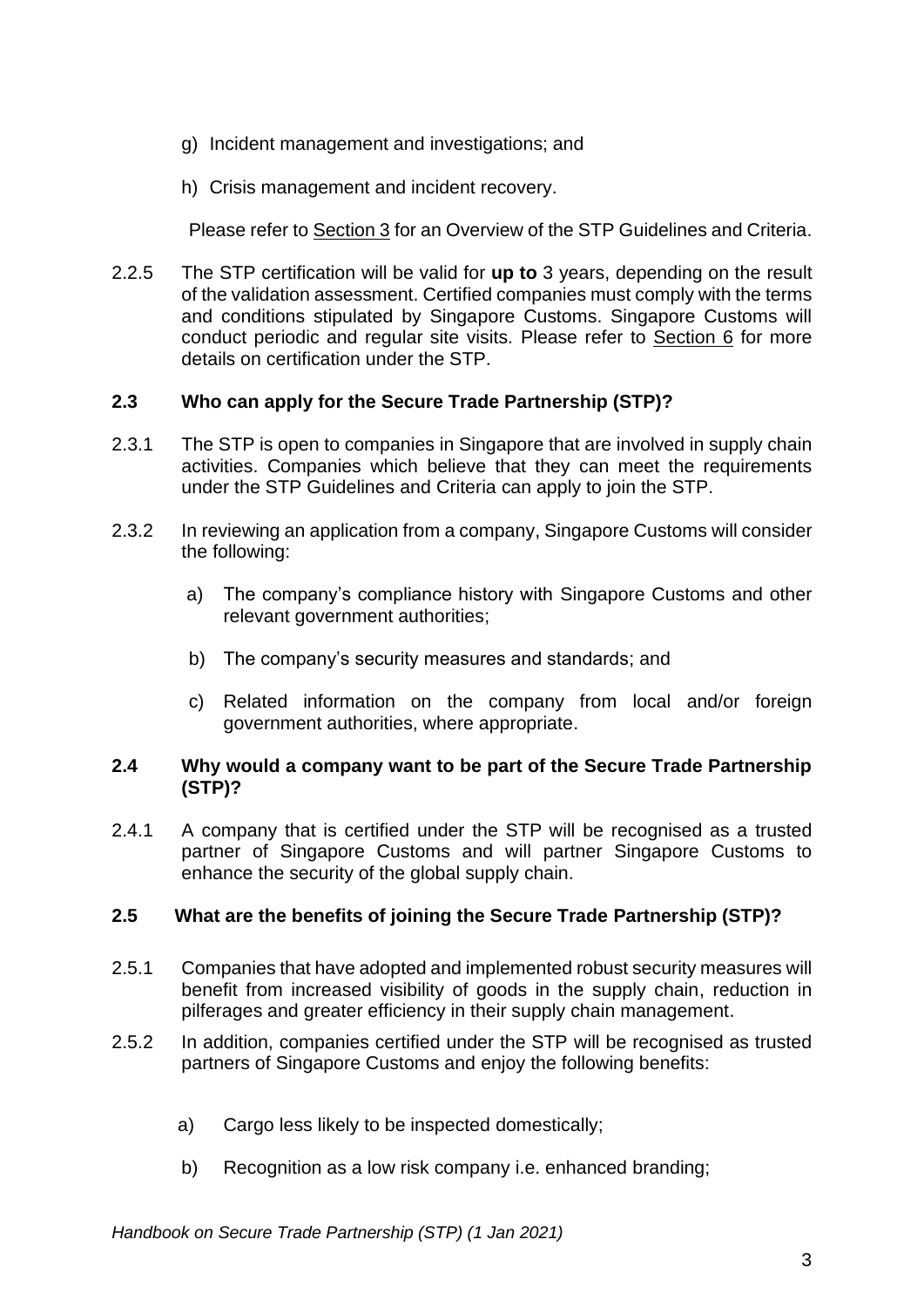- c) Recognised as a Known Consignor under the Regulated Air Cargo Agent Regime (RCAR); and
- d) Reduced inspection or expedited clearance should the STP-Plus certification be recognised by overseas countries through Mutual Recognition Arrangement<sup>1</sup> (MRA).

#### **2.6 Will the Secure Trade Partnership (STP) Guidelines and Criteria apply equally to companies of all sizes?**

2.6.1 The STP recognises that business operation models, sizes and risks vary across the different nodes in the supply chain and across different industries and may therefore allow for flexibility and customisation of security measures based on companies' business models.

#### **2.7 Will participation in other security programmes affect a company's obligation to comply with the requirements under the Secure Trade Partnership (STP) Guidelines and Criteria?**

- 2.7.1 The STP recognises that companies may have already undertaken security measures on their own accord to strengthen their internal security systems, or may have already participated and implemented measures under other security programmes. It is not the intention of the STP to replace or supersede a company's existing security systems or measures. The STP seeks to build upon industry best practices and partnerships to strengthen the security of the global supply chain.
- 2.7.2 The various security programmes have slightly different objectives and hence, they will not be direct substitutes for the STP. Existing certifications that a company already complies with will be taken into account, if the security requirements are comparable to those required under the STP Guidelines and Criteria.

<sup>&</sup>lt;sup>1</sup> For more information, please refer to [the Factsheet on Mutual Recognition](https://www.customs.gov.sg/documents/businesses/Factsheet%20on%20MRA%20(updated%20June%202020).pdf))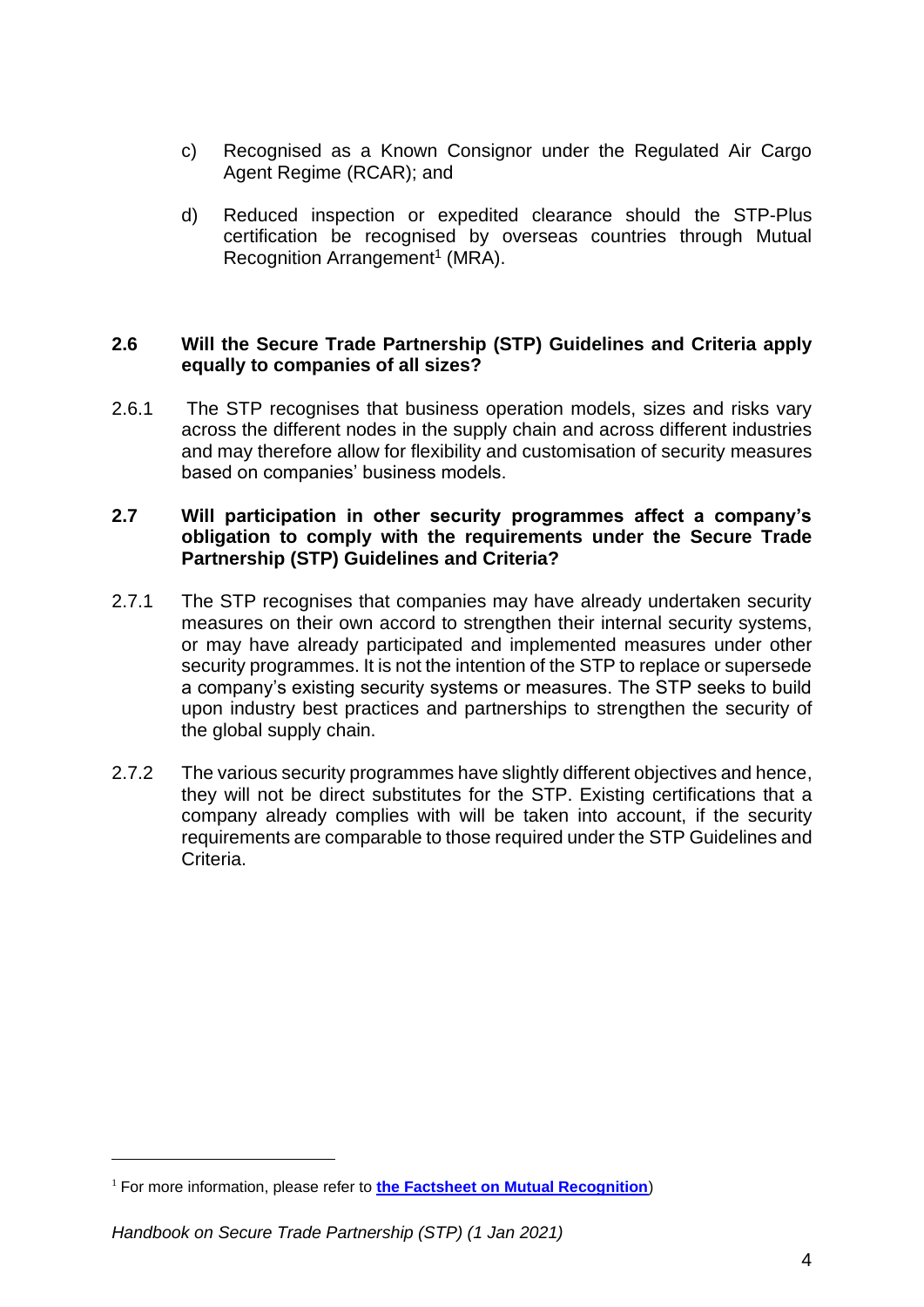## **3 Overview of the Secure Trade Partnership (STP) Guidelines and Criteria**

#### **3.1 What are the Secure Trade Partnership (STP) Guidelines and Criteria?**

- 3.1.1 The STP Guidelines and Criteria spells out the requirements which companies in the supply chain should adopt to enhance the security of their operations and supply chains. Companies meeting such requirements will be certified as STP companies by Singapore Customs.
- 3.1.2 Under the STP Guidelines and Criteria, companies are required to:
	- a) Have security management systems;
	- b) Conduct risk assessments of their business operations; and
	- c) Implement the stipulated security measures under the STP Guidelines and Criteria to secure their supply chains.
- 3.1.3 The STP Guidelines and Criteria provides companies with a framework to guide the development, implementation, monitoring and review of their security measures and practices.
- 3.1.4 For more details, please refer to Annex A for the STP Guidelines and Criteria.

#### **3.2 How do I know if I can meet the requirements?**

- 3.2.1 Companies that wish to participate in the STP should note that there are two tiers - the STP certification and the STP-Plus certification. The different tiers have different requirements.
- 3.2.2 When a company wishes to obtain the STP or STP-Plus certification, the company has to go through Singapore Customs' [Trade Facilitation &](https://www.customs.gov.sg/businesses/customs-schemes-licences-framework/trade-first)  [Integrated Risk-based System \(TradeFIRST\)](https://www.customs.gov.sg/businesses/customs-schemes-licences-framework/trade-first) assessment. Companies that that are able to meet all relevant mandatory criteria and attain at least the "Intermediate" banding would qualify for the STP certification; companies that are able to meet all relevant mandatory criteria and attain the "Premium" TradeFIRST banding would qualify for the STP-Plus certification.
- 3.2.3 Companies may refer to TradeFIRST dictionary in the TradeFIRST Selfassessment checklist for the relevant mandatory criteria.

#### **3.3 What is the security management system?**

3.3.1 Supply chain security should be implemented holistically throughout the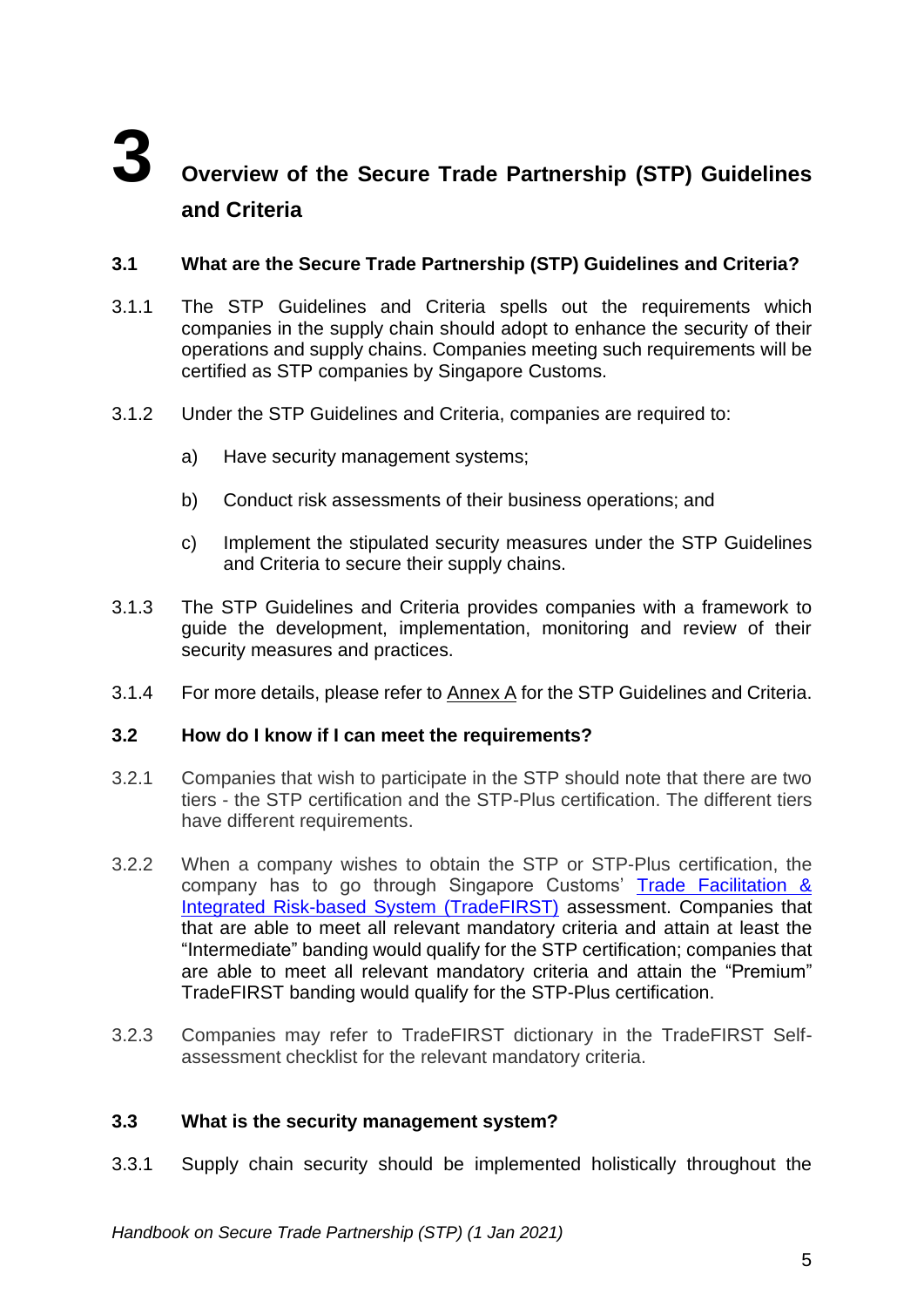company, and not the sole responsibility of a person or a unit. Companies must establish security management systems to develop, document, implement, maintain and review their security measures and practices. The security management system should include, but not be limited to:

- a) A framework for establishing and reviewing the company's security policy and objectives, and commitment to security;
- b) A framework for effective communication within the company; and
- c) A review process to ensure continual relevance and improvement.

#### **3.4 Why is the risk assessment process necessary?**

- 3.4.1 The STP encourages companies to develop and implement security measures based upon risk assessments of their business models. Companies must conduct risk assessments of their operational processes and supply chains.
- 3.4.2 Companies must seek to mitigate the identified risks and vulnerabilities of their operations within the supply chains.

#### **3.5 What are the security measures' requirements?**

- 3.5.1 The security measures under the STP Guidelines and Criteria comprise 8 security elements that companies must address:
	- a) Premises security and access controls;
	- b) Personnel security;
	- c) Business partner security;
	- d) Cargo security;
	- e) Conveyance security;
	- f) Information and Information Technology (IT) security;
	- g) Incident management and investigations; and
	- h) Crisis management and recovery.
- 3.5.2 The security measures adopted or implemented must seek to mitigate the risks and vulnerabilities identified from the company's risk assessment process.
- 3.5.3 For more details, please refer to Annex A for the STP Guidelines and Criteria.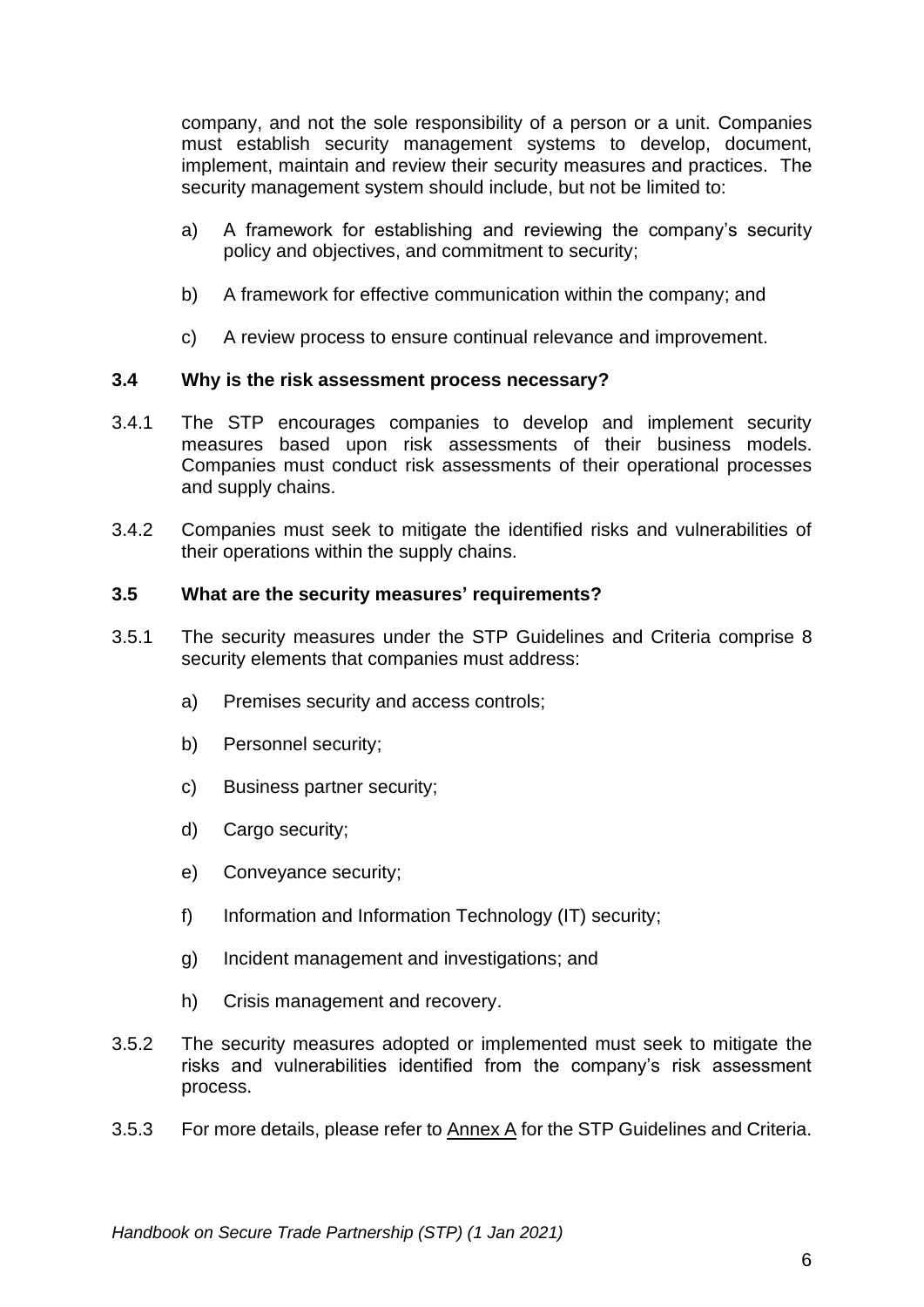# **4 Application for the Secure Trade Partnership (STP)**

#### **4.1 What information should be provided when a company applies for the Secure Trade Partnership (STP)?**

- 4.1.1 The information to be submitted in a company's application should include:
	- a) An introduction of the company;
	- b) Application Form for the STP;
	- c) Accounting and Corporate Regulatory Authority (ACRA) Bizfile report;
	- d) Audited financial statements for the past 3 years;
	- e) Copy of the company's relevant security accreditations;
	- f) Completed TradeFIRST self-assessment checklist which includes relevant supporting documents attached as evidence for the "yes" responses;
	- g) Director's Declaration For Application of Schemes and Licences for the relevant personnel listed in the ACRA Bizfile report;
	- h) Security measures put in place by the company to enhance the security of the company's supply chain;
	- i) Process map(s) that illustrates the flow of goods and documentation/information through the company's supply chain. Please refer to Annex C for the Fact Sheet on Company's Process Map;
	- j) Site plan(s) that shows the layout of the company's premises and clearly identifies all perimeters, access areas, buildings, structures, security and access controls. Please refer to Annex D for the Fact Sheet on Company's Site Plan; and
	- (f) Any other relevant supporting documents as mentioned in the TradeFIRST self-assessment checklist.

Please refer to Customs [website](https://www.customs.gov.sg/businesses/customs-schemes-licences-framework/secure-trade-partnership-stp) for more information.

#### **4.2 What information should be provided for the introduction of a company?**

- 4.2.1 The introduction of a company should contain the following information:
	- a) The background and history of the company;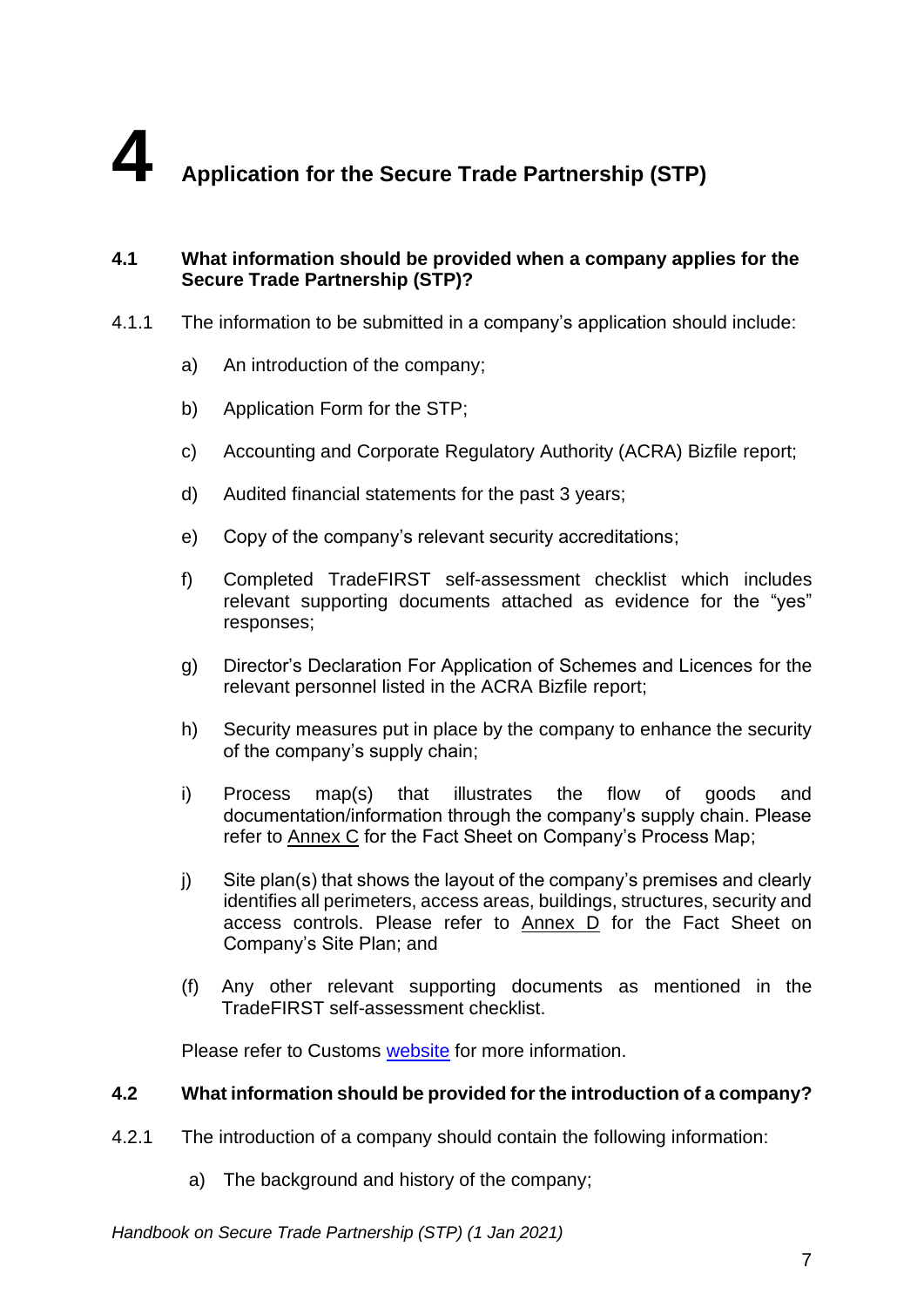- b) The company's principal operations and supply chain operations that are outsourced to third parties;
- c) Products that the company is dealing with;
- d) The company's organisation chart and number of employees;
- e) The company's relevant security accreditations; and
- f) Any other relevant information.

#### **4.3 What information should be provided for the summary of a company's management system?**

- 4.3.1 The summary of a company's security management system should contain the following information:
	- a) The company's security policy, security objectives and commitment to security;
	- b) The procedures for ensuring that pertinent security management information is communicated to and from relevant employees and other stakeholders;
	- c) The procedures for the review of the company's security measures at planned intervals to ensure its continual suitability, adequacy and effectiveness; and
	- d) Any other relevant information.

#### **4.4 What information should be provided for the summary of a company's risk assessment?**

- 4.4.1 The summary of a company's risk assessment should contain the following information:
	- a) A flow chart to illustrate the company's risk assessment process;
	- b) The risks and vulnerabilities identified from the company's risk assessment process;
	- c) The countermeasures put in place to reduce the identified risks and vulnerabilities;
	- d) When the risk assessment was conducted;
	- e) Who conducted the risk assessment; and
	- f) Any other relevant information.

*Handbook on Secure Trade Partnership (STP) (1 Jan 2021)*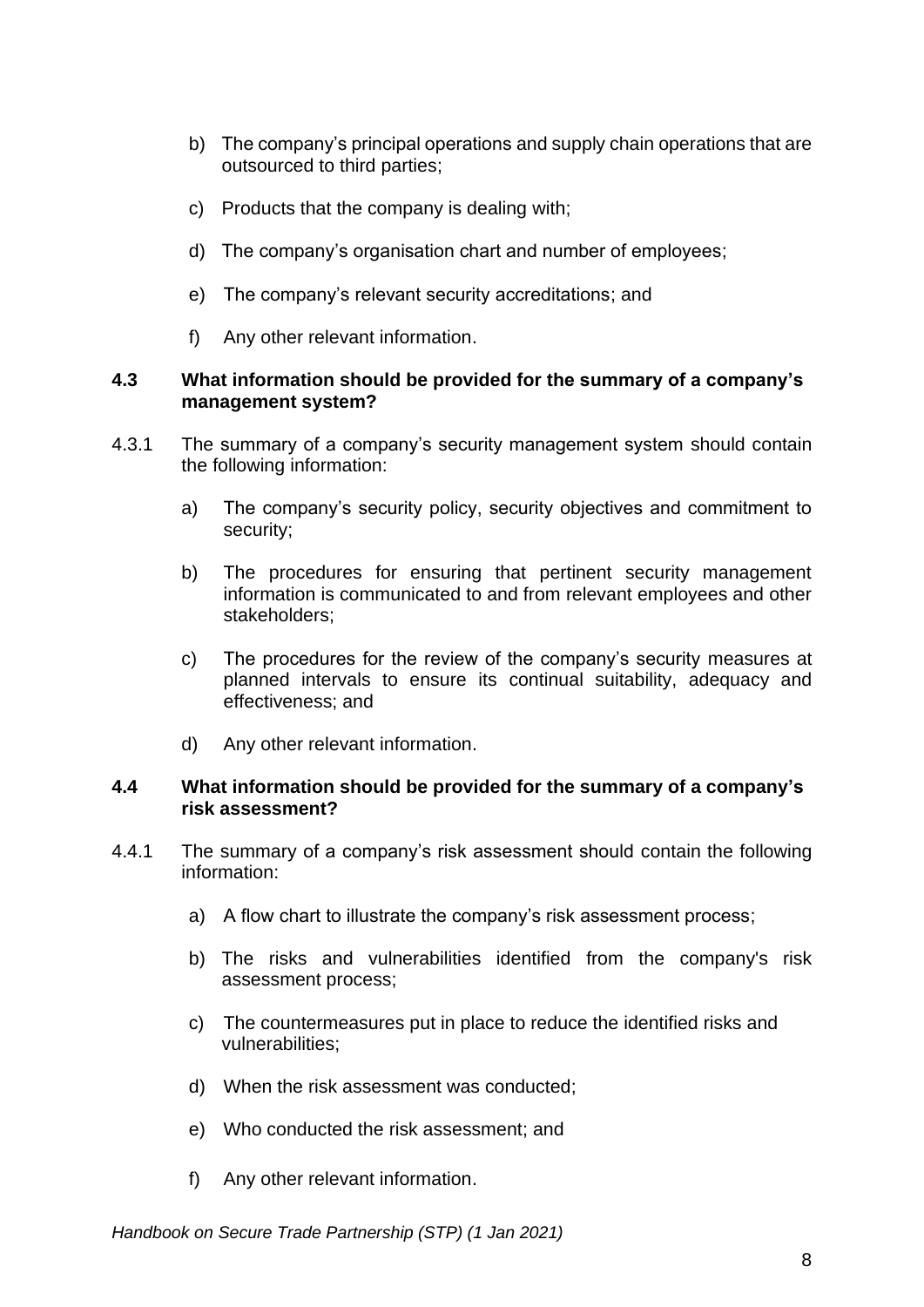#### **4.5 Does a company need to engage a consultant to assist in the conduct of the company's risk assessment?**

4.5.1 It is not a requirement under the STP for a company to engage a consultant to assist in the company's risk assessment. It is the company's sole discretion whether to engage a consultant.

#### **4.6 What is the level of detail to be provided in a company's application?**

4.6.1 A company should provide as much information as possible in its application, making references to supporting documents such as standard operating procedures which can be attached together with the STP application. This will allow Singapore Customs to be more familiar with and obtain a better understanding of the security measures put in place by the company.

#### **4.7 What if one of the security measures does not apply to my company?**

4.7.1 The STP recognises the complexity of international supply chains and may allow for flexibility and customisation of security measures based on companies' business models as long as they are in line with international standards and practices. If one of the security measures does not apply to your company, please explain why. If your company adopts measures that are different from those in the STP Guidelines and Criteria, please document them in your application.

#### **4.8 Can I use reference to describe my company's security measures?**

4.8.1 Yes. You can use references such as standard operating procedures for the security measures, provided this is prefaced with a short description. The standard operating procedures can be attached together with the STP application.

#### **4.9 Do I need to cover all sites in my company's application for STP?**

4.9.1 Yes, all your company's sites will be covered in the STP application. Where operations at any of these sites are considerably different, your company should develop separate assessments and state the security measures put in place for each type of operation.

#### **4.10 Are there terms and conditions for application to the Secure Trade Partnership (STP)?**

4.10.1 Yes, please read the terms and conditions stipulated in the online application form for the STP.

#### **4.11 Do I need to submit security write-up of my company's business partners?**

4.11.1 Yes, you should provide information/documents related to the elements of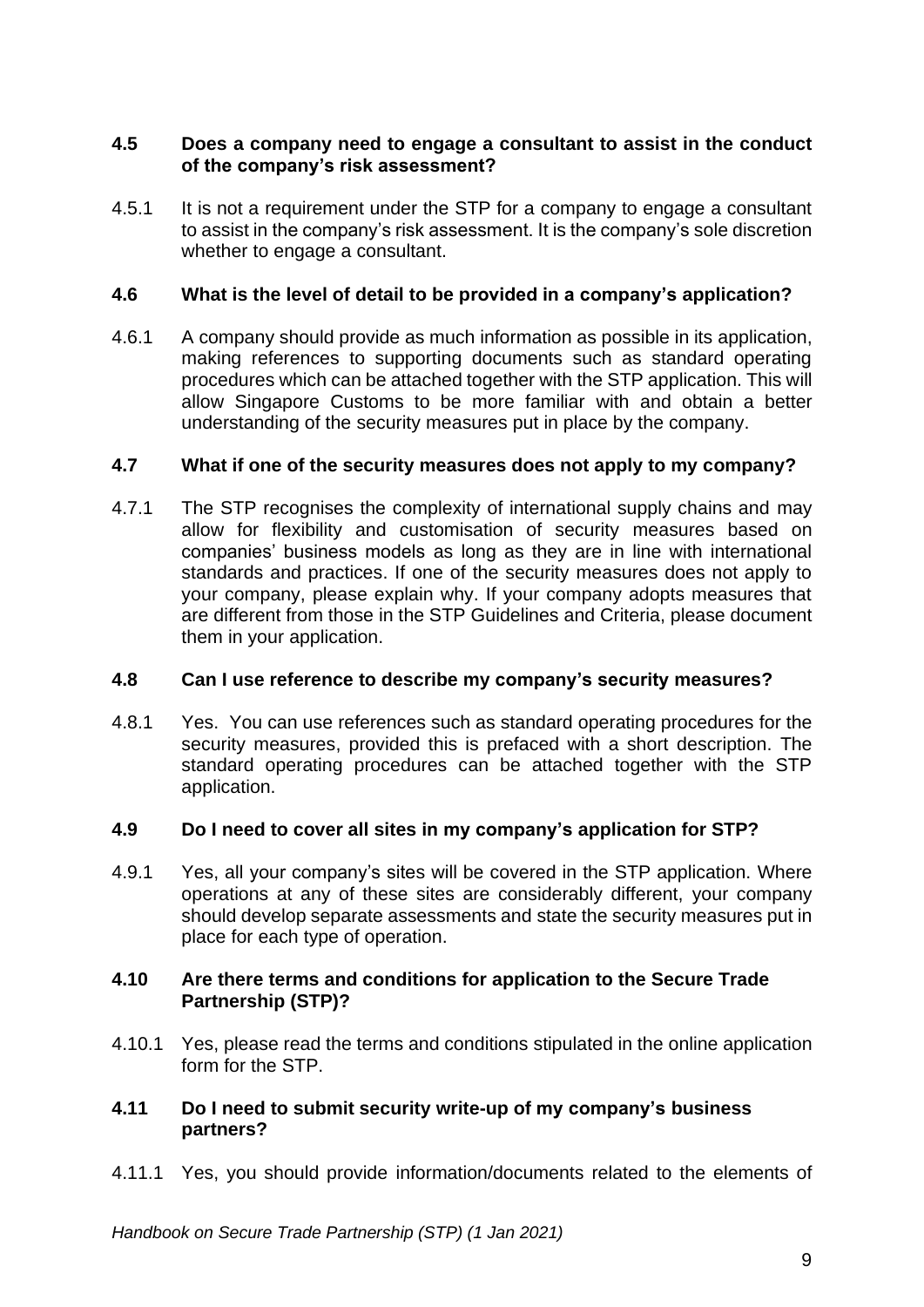your company's supply chain that are outsourced or contracted to your business partner. The officer who is processing the application will advise on the information/documents requirements, where appropriate.

#### **4.12 How do I apply?**

4.12.1 To apply for the STP, please send your completed STP application **[here](https://form.gov.sg/#!/5d2d7ffc690755001137c917)**, complete the **[TradeFIRST Self-Assessment Checklist](https://www.customs.gov.sg/documents/businesses/SEB/TradeFIRST%20Self%20Assessment%20Checklist%205Aug2020.xlsx)** and relevant annexes, and attach soft copies of relevant supporting documents to Singapore Customs via e-mail to [customs\\_schemes@customs.gov.sg](mailto:customs_schemes@customs.gov.sg)

#### **4.13 How long will the application process take?**

4.13.1 In general, the application process will take about 5 months but it may take a longer time depending on the completeness of information/documents submitted to Singapore Customs, the complexity of a company's business operations and the number of sites to be assessed. The officer processing the company's application will be able to provide an indication of the timeframe.

#### **4.14 How much will the application cost?**

4.14.1 There is no application fee.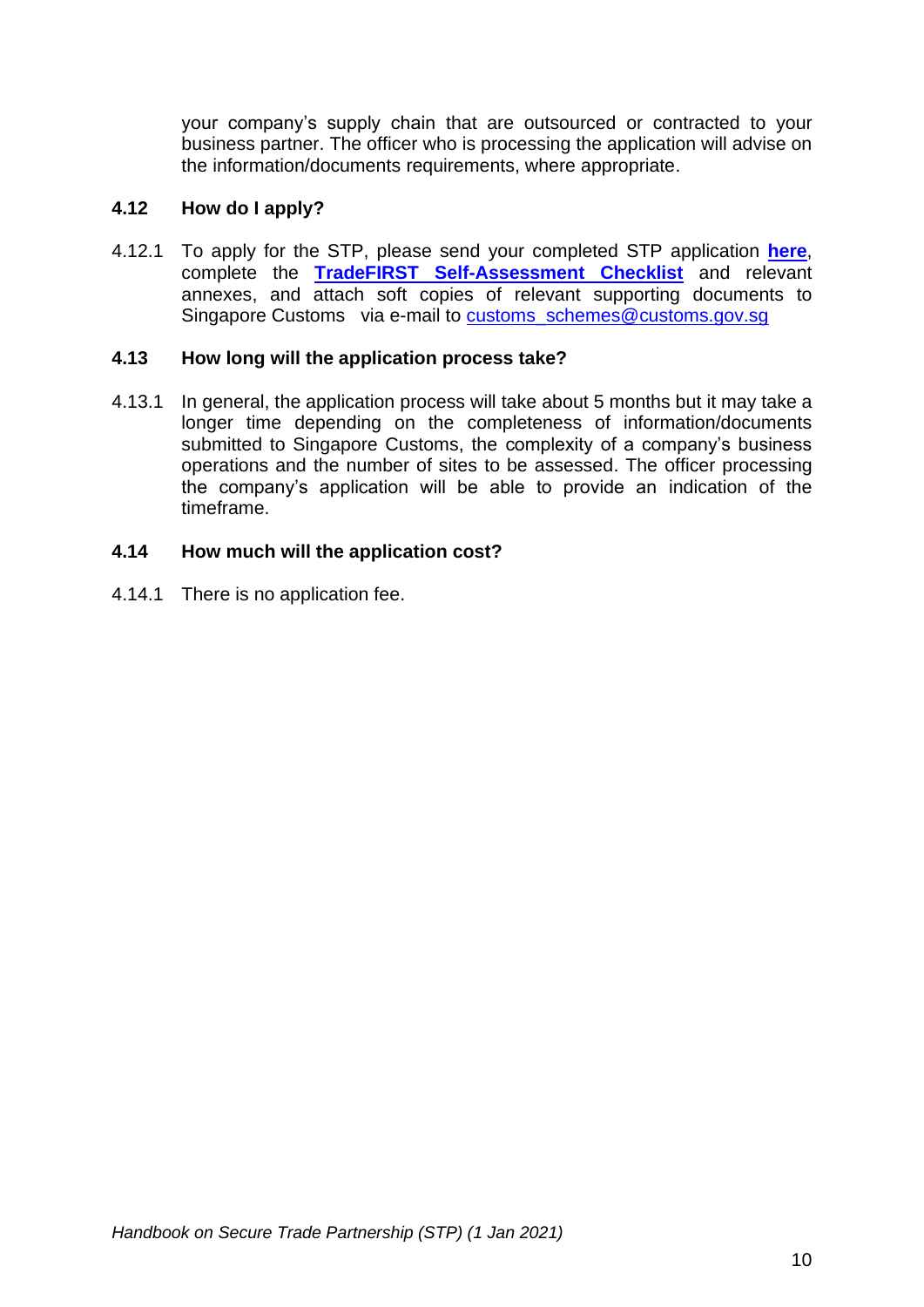#### **5.1 What is a validation under the Secure Trade Partnership (STP)?**

- 5.1.1 A validation is a process by which Singapore Customs visits a company to verify that the information outlined in the company's application is accurate and implemented.
- 5.1.2 The validation visit also serves as a platform for Singapore Customs and the company to build up a partnership of trust and to develop a better understanding of each other.

#### **5.2 Will all companies that decide to participate in the Secure Trade Partnership (STP) undergo a validation?**

5.2.1 Yes, all companies that decide to participate in the STP will have to be validated by Singapore Customs before they are certified.

#### **5.3 Who will conduct the validation?**

5.3.1 Singapore Customs will conduct the validation.

#### **5.4 What is expected of a company during a validation?**

- 5.4.1 The company must have all relevant documents/information available for review during the validation. The company must arrange for a tour of the company's site(s) and have company representatives available during the validation to address the company's security measures under the following 8 security elements:
	- a) Premises security and access controls;
	- b) Personnel security;
	- c) Business partner security;
	- d) Cargo security;
	- e) Conveyance security;
	- f) Information and Information Technology (IT) security;
	- g) Incident management and investigations; and
	- h) Crisis management and recovery.

#### **5.5 Will Singapore Customs conduct validations at all the company's sites?**

*Handbook on Secure Trade Partnership (STP) (1 Jan 2021)*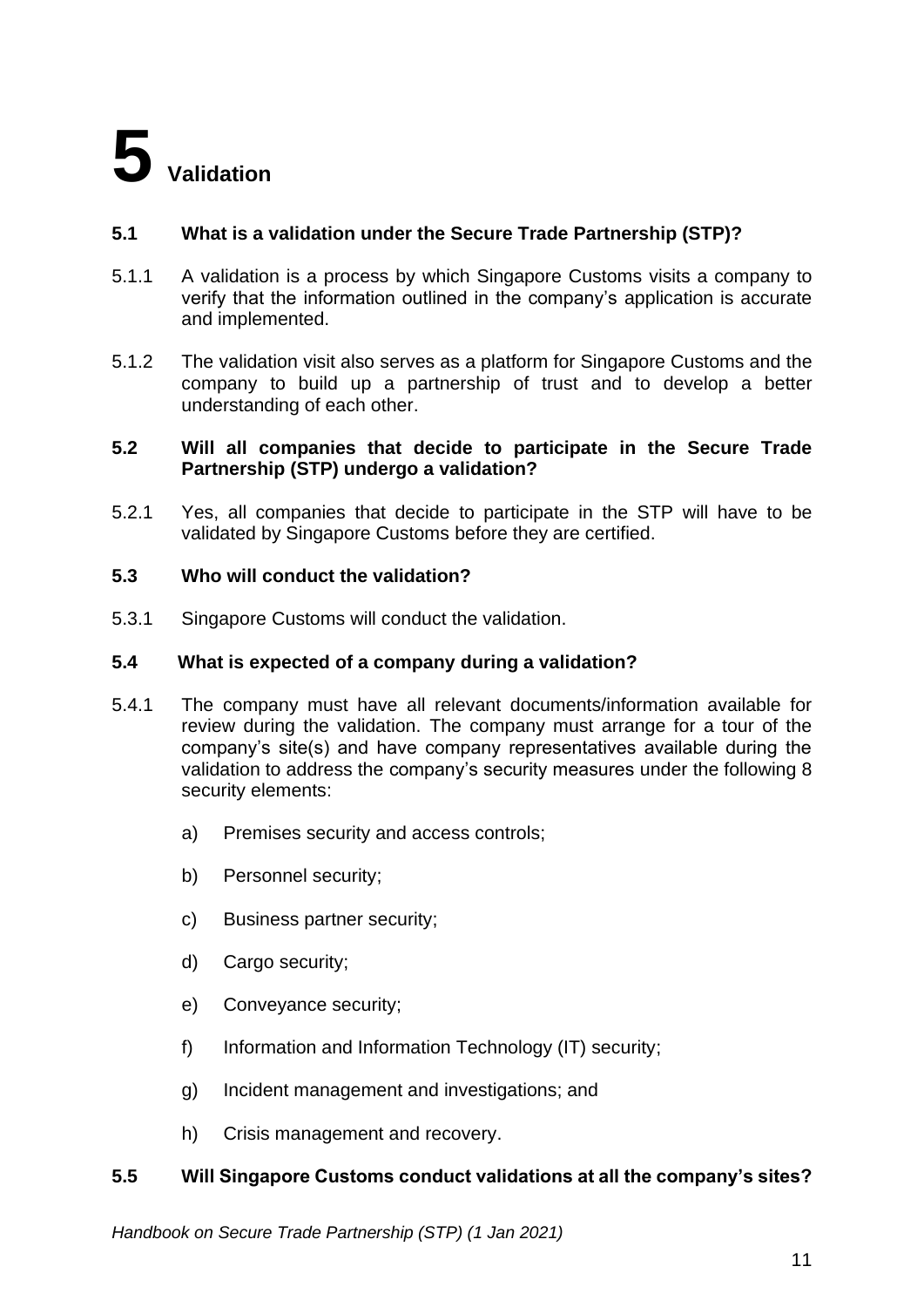5.5.1 Yes, Singapore Customs will conduct validations at all the company's sites.

#### **5.6 Will Singapore Customs conduct validation on a company's business partners?**

5.6.1 Singapore Customs may conduct selective validations on the company's key business partners. The officer who processes the company's STP application will advise on the validation requirements, where appropriate.

#### **5.7 Will Singapore Customs conduct overseas validation?**

5.7.1 Singapore Customs will not conduct overseas validation.

#### **5.8 How will validation findings impact a company's participation in the Secure Trade Partnership (STP)?**

- 5.8.1 Depending on the certification applied for, the company will be granted either the STP certification or STP-Plus certification if it attains the relevant TradeFIRST banding and meets all relevant mandatory criteria.
- 5.8.2 If the validation findings reveal significant weaknesses in the company's security measures, Singapore Customs will reject the application or work with the company to develop an action plan to close the gaps before re-submitting its application for Singapore Customs' re-assessment and validation.

#### **5.9 Will validation findings be communicated to the company?**

5.9.1 Yes, Singapore Customs will communicate the validation findings to the company.

#### **5.10 How long will the validation process take?**

5.10.1 The duration of the validation process will depend on the completeness of information/documents submitted to Singapore Customs, the complexity of a company's business operations and the number of sites that the company has. The officer who processes the company's application will be able to provide an indication of the timeframe.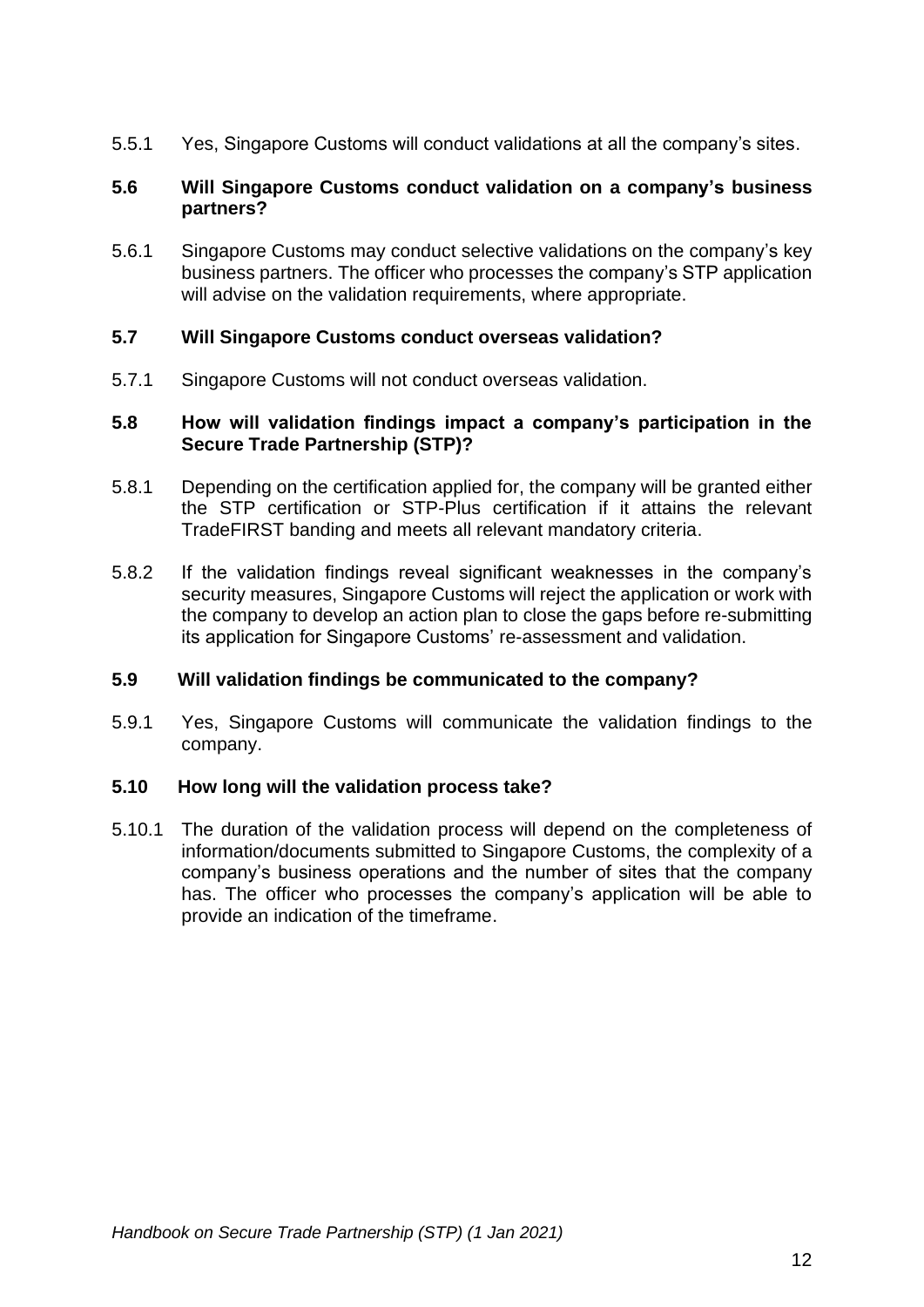#### **6.1 What are the responsibilities of a Secure Trade Partnership (STP) company?**

- 6.1.1 In addition to the responsibilities stated in the Application Form, a STP company's responsibilities include:
	- a) To update Singapore Customs as and when there are significant changes to the company's security measures;
	- b) To notify Singapore Customs of all changes to the company's information including company's name, corporate address, contact number, website address, company's point of contact, principal operations and relevant accreditations; and
	- c) To inform Singapore Customs of any non-conformities by the company in relation to the STP Guidelines and Criteria.

More information can be found in the relevant terms and conditions issued to a successful applicant.

#### **6.2 Can my STP or STP-Plus certification be extended to my customer's warehouse operated by my company?**

6.2.1 No, the STP or STP-Plus certification is only applicable for premises owned/leased by your company.

#### **6.3 Will Singapore Customs conduct site visits to an STP company during the certification period?**

6.3.1 Yes, Singapore Customs may conduct periodic and regular site visits. Singapore Customs will provide notice to the STP company prior to the site visits.

#### **6.4 Will there be any penalties imposed on an STP company for noncompliance to the terms and conditions?**

6.4.1 Non-compliance to the terms and conditions of the STP certification will result in suspension or removal of a company's certification and associated benefits.

#### **6.5 When will a company's STP or STP-Plus certification be suspended?**

- 6.5.1 A company can have its STP or STP-Plus certification suspended if:
	- a) The company does not abide by the terms and conditions of the certification; or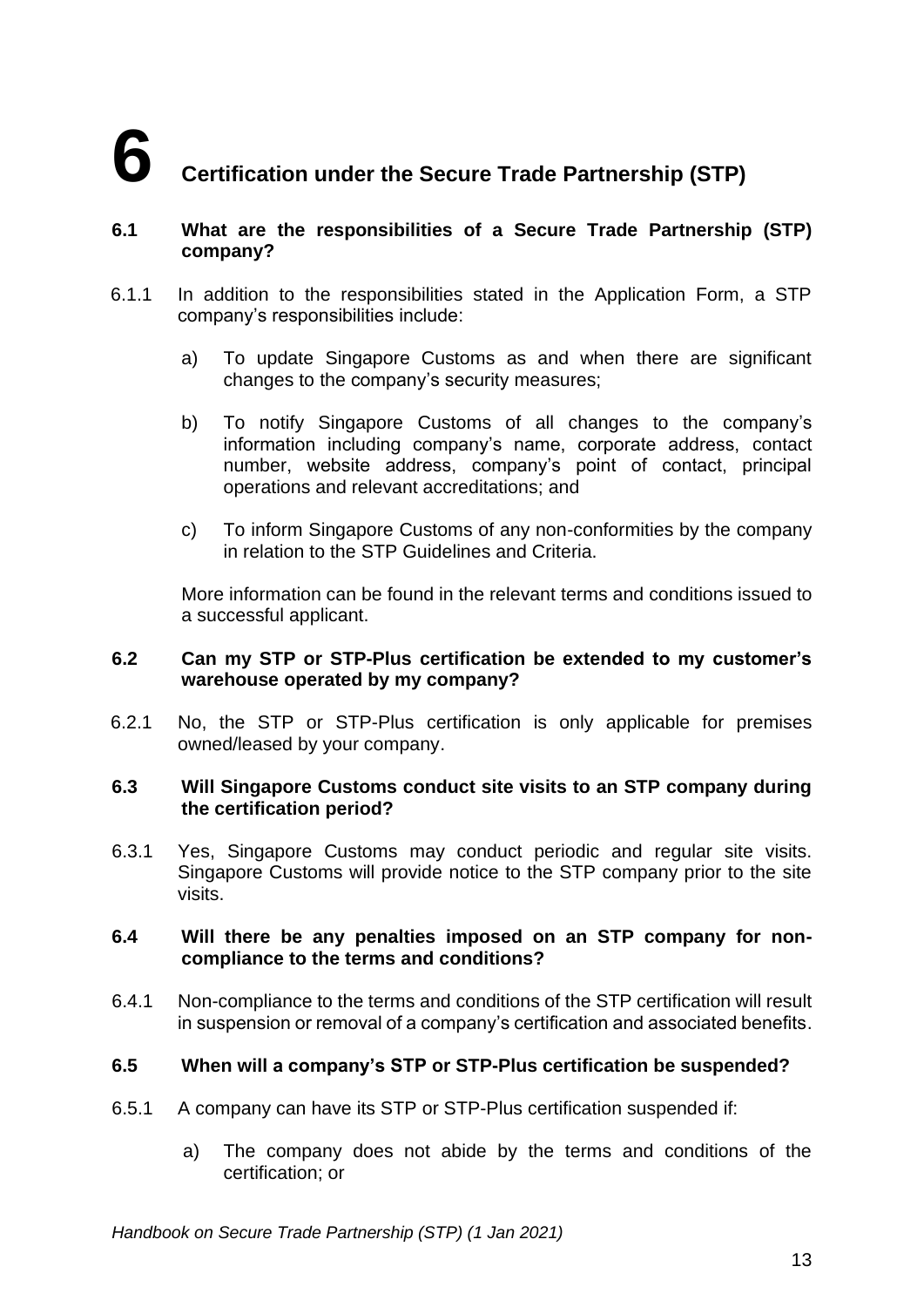- b) There is non-compliance by the company with Singapore Customs laws and regulations and/or with the laws and regulations of other relevant Singapore government authorities; or
- c) Supply chain security weaknesses in the company or non-conformity by the company with STP Guidelines and Criteria are discovered and not addressed to Singapore Customs' satisfaction.
- 6.5.2 Once suspended, the company will lose its certification and associated benefits and they will only be re-instated if the company addresses the areas of weakness or non-compliance to the satisfaction of Singapore Customs.
- 6.5.3 If the company is unable to take the required measures to address the areas of weakness or non-compliance to the satisfaction of Singapore Customs within a stipulated period of time, the company will have its STP certification revoked and associated benefits removed.

#### **6.6 When will a company's STP or STP-Plus certification be revoked?**

- 6.6.1 A company can have its STP or STP-Plus certification revoked if:
	- a) The company does not abide by the terms and conditions of the certification and has not taken sufficient measures to correct these noncompliance despite given sufficient notice by Singapore Customs to do so; or
	- b) There is serious non-compliance by the company with Singapore Customs laws and regulations and/or with the laws and regulations of other relevant Singapore government authorities; or
	- c) Serious supply chain security weaknesses in the company or nonconformity by the company with STP Guidelines and Criteria are discovered and not addressed to Singapore Customs' satisfaction.
- 6.6.2 Once the certification is revoked, any associated benefits accorded to the company, will be removed immediately.
- 6.6.3 After the revocation, the company can only re-apply for STP certification after 1 year from the date of revocation.

#### **6.7 Can a STP company withdraw from the Secure Trade Partnership (STP)?**

6.7.1 Yes, the STP is a voluntary programme and a STP company is able to withdraw from the STP if it no longer wishes to be in the programme. The company has to write in to inform Singapore Customs of its withdrawal. Upon withdrawal, the company will have its STP or STP-Plus certification and associated benefits removed.

#### **6.8 Can a company's STP or STP-Plus certification be renewed?**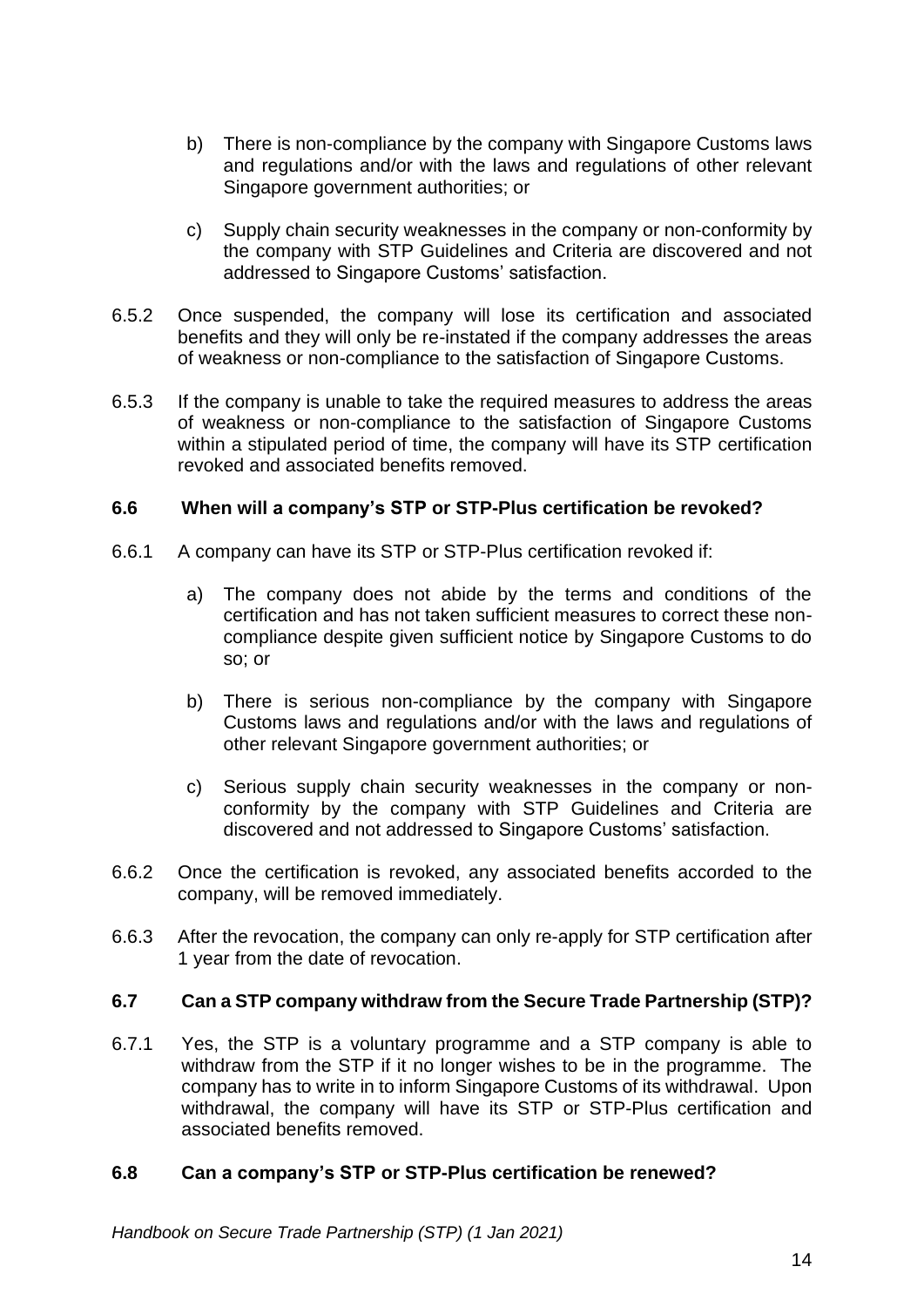6.8.1 Yes, a company can renew its STP or STP-Plus certification if it wishes to continue to participate in the STP. The renewal process is the same as the application process. Please refer to Section 4 of this handbook.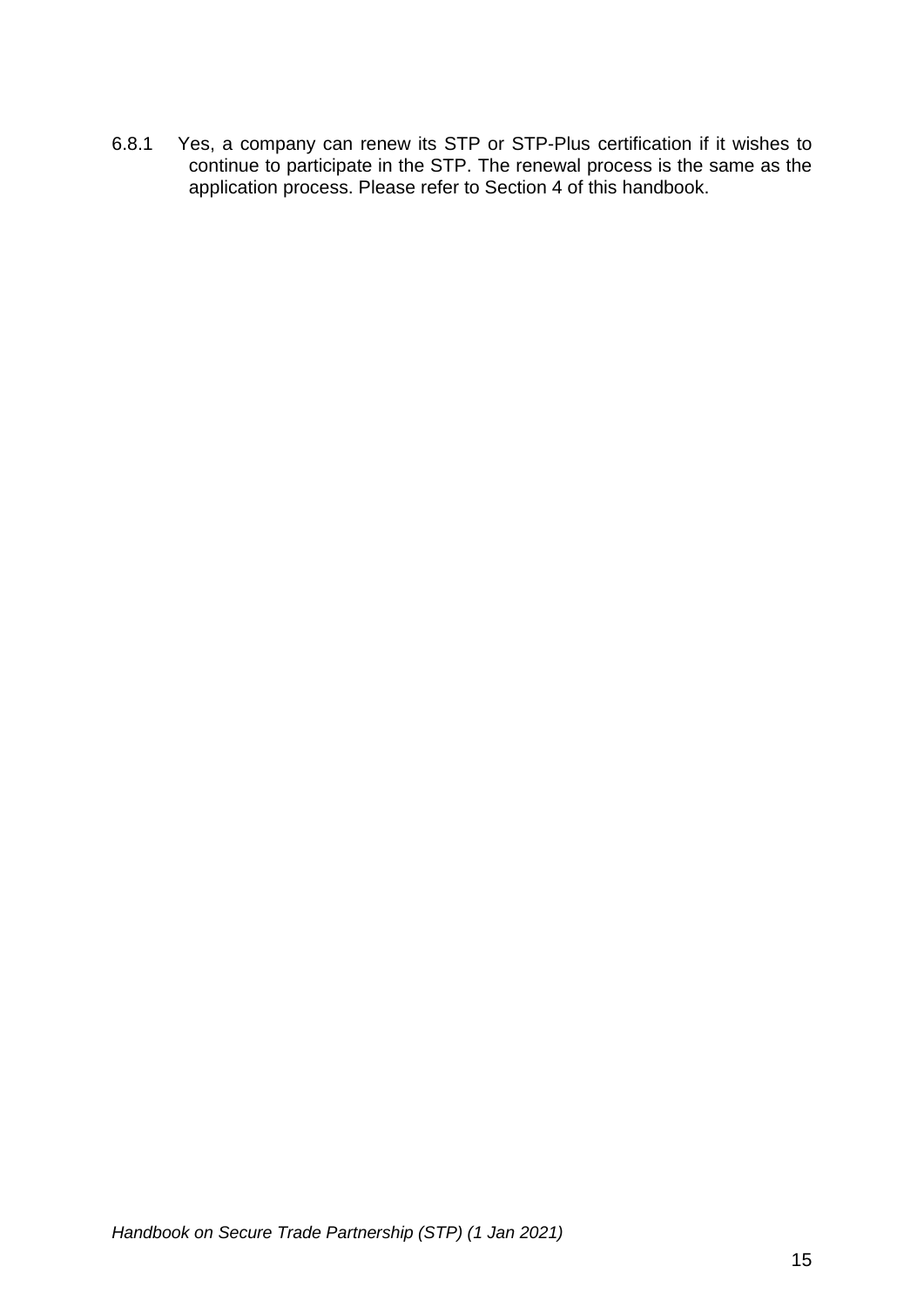# **7 Other Information**

#### **7.1 Who will have access to business documents/information provided in companies' applications?**

7.1.1 The business documents/information are for Singapore Customs' purposes only and will not be disclosed to a third party without the companies' prior written consent. All business documents/information provided by the companies will remain confidential.

#### **7.2 Is there an appeal process within the STP programme?**

7.2.1 A company can appeal against a decision made by Singapore Customs with regard to the company's application and participation in the STP programme. The company has to lodge its written appeal with Singapore Customs within 28 days from the date of the relevant decision communicated to the company by Singapore Customs.

#### **7.3 Contact information**

7.3.1 This handbook is developed to provide a general overview of the STP programme. Should you need further clarifications or advice, please e-mail [customs\\_schemes@customs.gov.sg](mailto:customs_schemes@customs.gov.sg)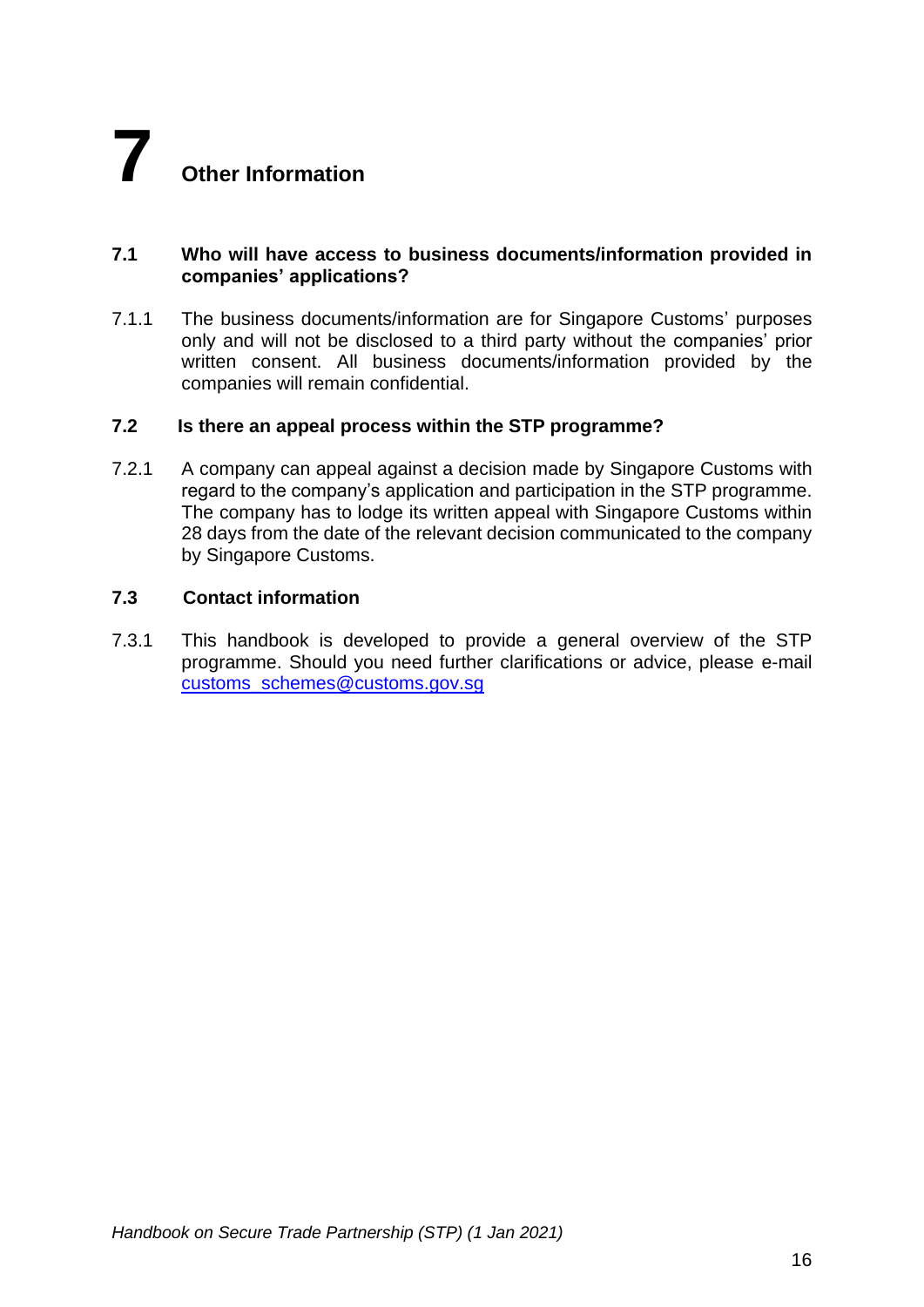#### **Annex A**

#### **STP Guidelines and Criteria**

#### **A Security Management System**

- 1. Supply chain security should be implemented holistically throughout the company, and not the sole responsibility of a person or a unit operating within a company.
- 2. The company should establish a security management system to develop, document, implement, maintain and review the company's supply chain security measures and practices. The security management system should include but not be limited to:
	- a) A framework for establishing and reviewing the company's security policy and objectives and commitment to security;
	- b) A framework for effective communication within the company; and
	- c) A review process to ensure continual relevance and improvement.

#### **B Risk Assessment**

- 1. The STP encourages companies to develop and implement security measures based upon a risk assessment of the companies' business models.
- 2. A company should conduct a risk assessment of its operational processes and supply chain. The company should seek to mitigate the risks and vulnerabilities of its operations within the supply chain.

#### *Manufacturers/Suppliers*

Manufacturers and suppliers are usually at the start of the supply chain for finished goods. Raw materials and products leaving their factories/plants have to be properly documented from the very beginning so as to minimise exploitable data errors or the need for content verification at later stages in the chain. With accurate manifests and documented handing-over processes, and tamper-proof packaging, manufacturers and suppliers will be able to hand over their goods to the cargo handling agents, such as warehouse operators and transport companies, for them to be moved through the supply chain securely.

*Warehouse Operators and Owners*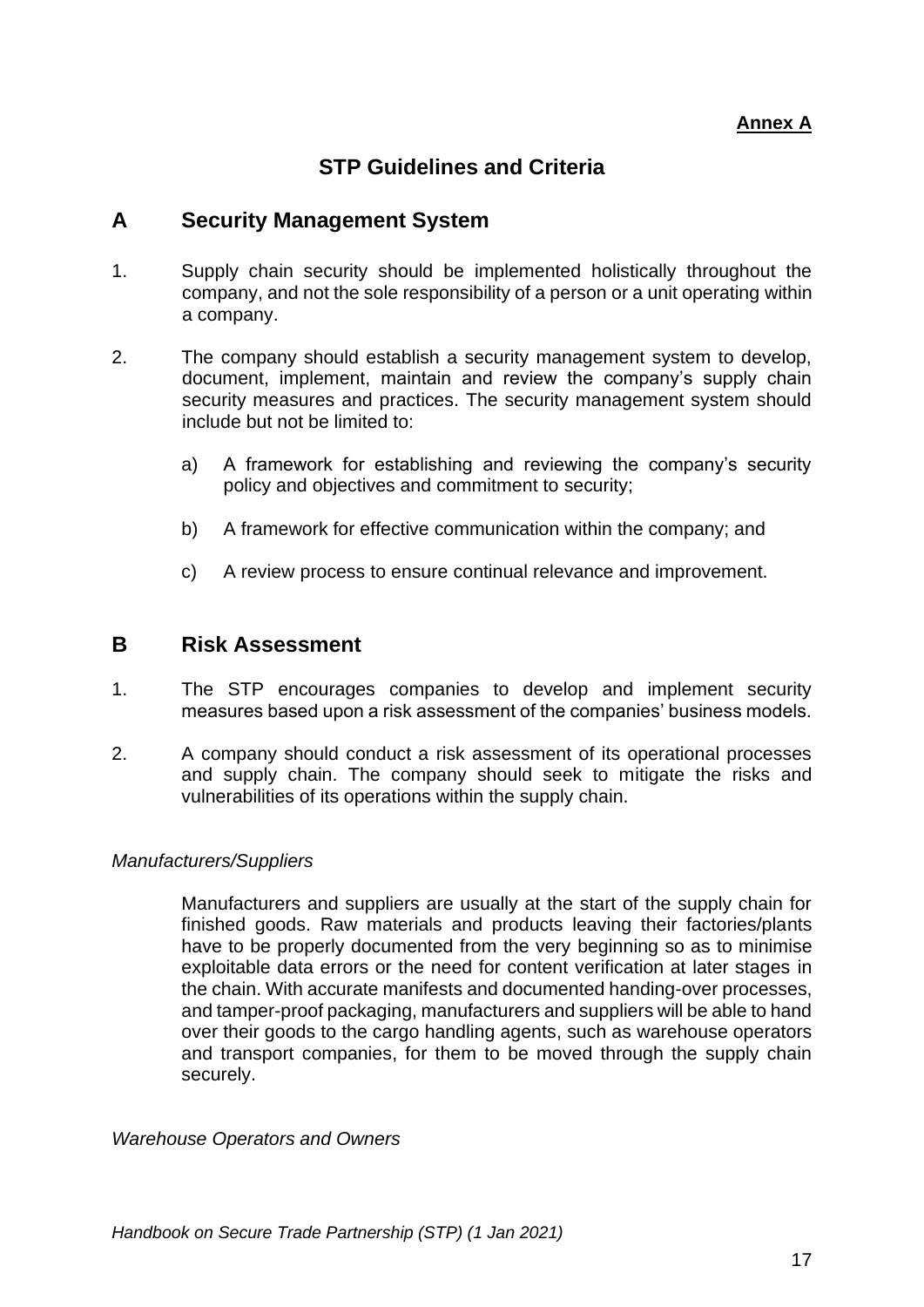Warehouse operators and owners receive goods from manufacturers, transporters or other intermediaries, store them, and in turn hand them to other intermediaries - often in a different configuration. They should have a good information system to keep track of all the goods being handled and stored, and be able to provide the relevant information on the goods to the next intermediary in the chain. In addition, their premises should be appropriately secured to ensure that the goods entrusted to them are safe from tampering.

#### *Transporters*

Transport operators have a key responsibility in ferrying goods from one point to another. Transport operators should have measures in place to prevent their transport vehicles from being hijacked or substituted. They should also have a good information system to monitor and track the goods entrusted to them. In addition, transport operators should ensure that their vehicles and the goods carried by their vehicles are not easily tampered with.

#### *Terminal Operators*

Terminal operators have a key responsibility for handling goods and containers prior to loading onto an aircraft or a vessel, and after unloading from an aircraft or a vessel. Essentially, they are the last point before departure and first point on arrival for the goods and containers. Their premises should be appropriately secured to ensure that the goods and containers entrusted to them are safe from tampering.

#### *Sea and Air Freight Operators*

Sea and air freight operators have a key responsibility in ferrying goods from one point to another on vessels and aircrafts respectively. Sea and air freight operators should have measures in place to prevent their carriers from being hijacked or substituted while en-route to their destination. They should have a good information system to monitor and track the goods entrusted to them. In addition, sea and air freight operators should ensure that their vessels and aircrafts and goods carried on board their vessels and aircrafts are not easily tampered with.

#### **C 8 Security Elements**

"must" denotes mandatory requirements for STP-Plus

#### **1. Premises Security and Access Controls**

Access controls and physical deterrents must be in place to prevent unauthorised access to the exterior and interior of the companies' facilities. The system must include the positive identification of all employees, visitors and vendors at all points of entry.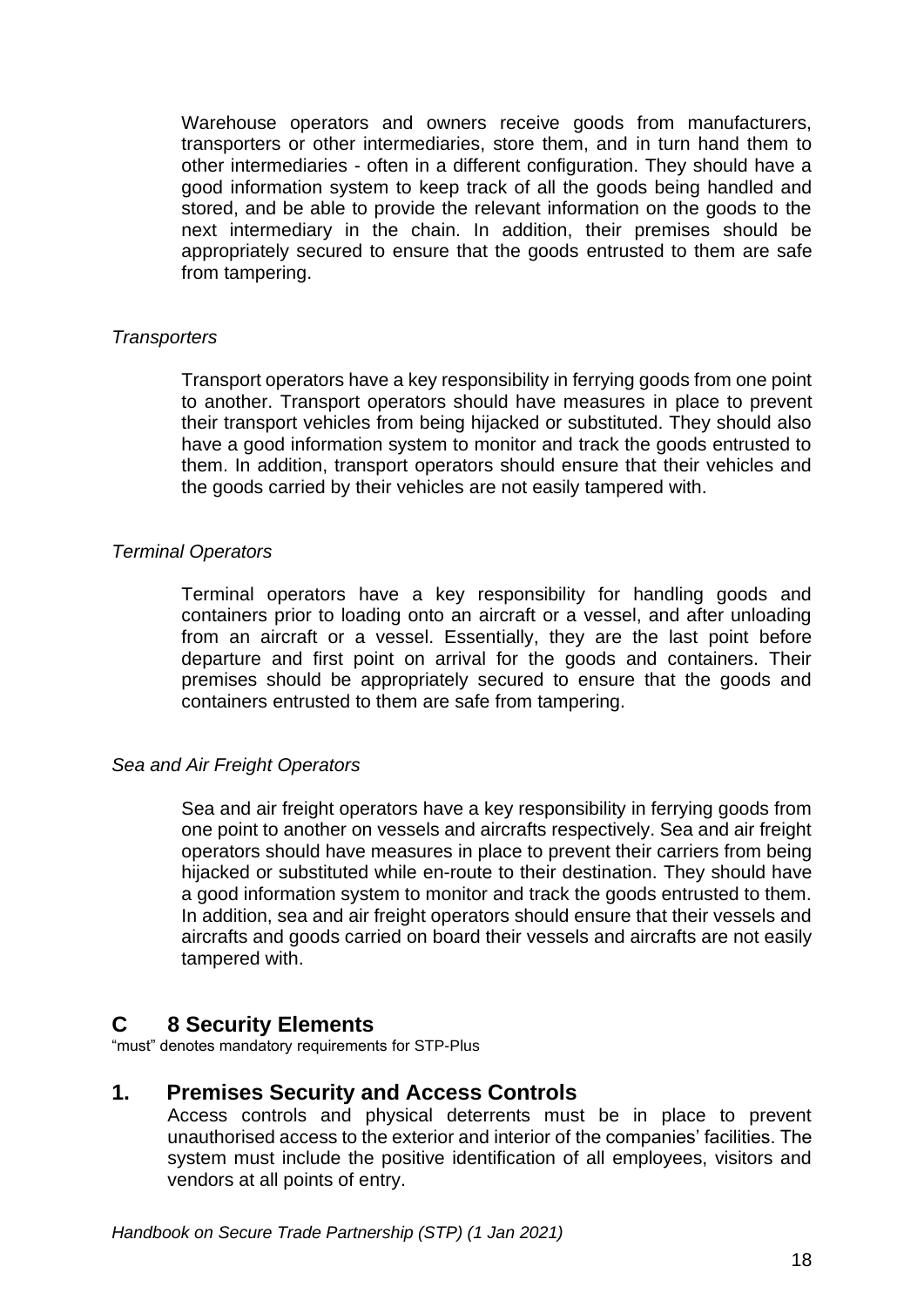#### **1.1 Perimeter Fencing**

Perimeter fencing should be in place to enclose the areas around the cargo handling and storage facilities.

Interior fencing within a cargo handling structure should be in place to segregate high value and hazardous cargo.

All fencing must be regularly inspected for integrity and damage.

#### **1.2 Gates and Gate Houses**

Gates through which all vehicles and/or personnel enter or exit must be manned, monitored or otherwise controlled.

#### **1.3 Parking**

Parking access to facilities should be controlled and monitored. Private passenger vehicles should be prohibited from parking in close proximity to cargo handling and storage areas.

#### **1.4 Building Structure**

Buildings must be constructed of materials that resist unlawful entry. The integrity of the structures must be maintained by periodic inspection and repair.

#### **1.5 Locking Devices and Key Controls**

All external and internal windows, doors, fences and gates must be secured with locking devices or alternative access monitoring or control measures. Management or security personnel must control the issuance of all locks, access cards and keys.

#### **1.6 Lighting**

Adequate lighting must be provided inside and outside the companies' facilities including the following areas: entrances and exits, cargo handling and storage areas, fence lines and parking areas.

#### **1.7 Alarm Systems and Video Surveillance Cameras**

Alarm systems and video surveillance cameras should be utilised to deter potential intruders from attempting to enter the premises, detect possible intrusion, expand the area of security surveillance, and assist in post-incident investigations.

#### **1.8 Security Personnel and Organisation**

A personnel or unit should be in charge of the security of the company. Companies may engage the services of a security organisation to further enhance the security of their facilities.

#### **1.9 Access Controls for Employees**

An employee identification system must be in place for positive identification and access control purposes.

Employees should only be given access to those areas needed for the performance of their duties.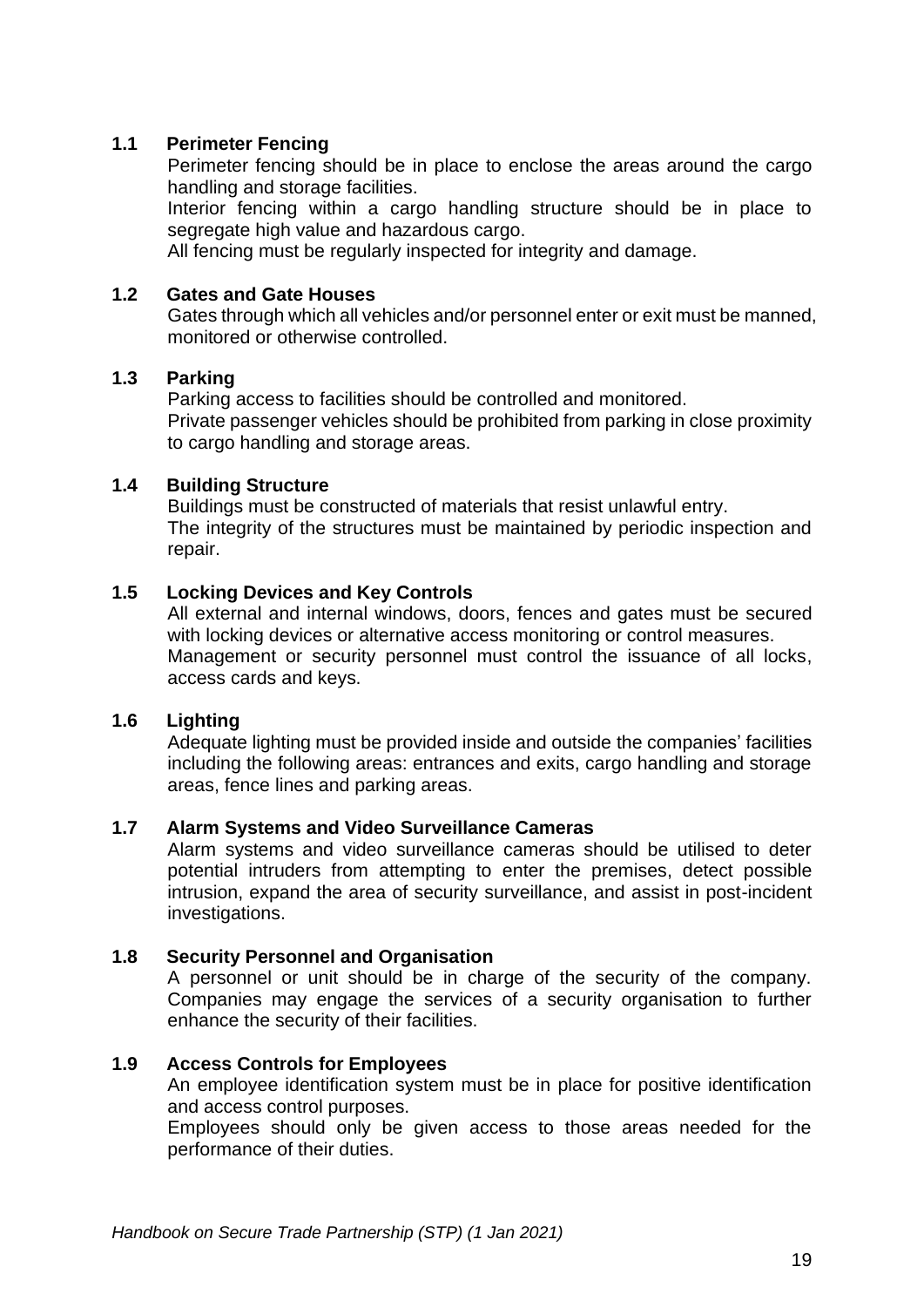#### **1.10 Access Controls for Visitors and Vendors / Contractors**

A positive identification system must be in place to manage access control for visitors and vendors/ contractors.

All visitors should be escorted and visibly display identification passes.

#### **1.11 Challenging and Removing Unauthorised Persons**

Procedures must be in place for all employees to report and challenge any unauthorised or unidentified persons.

#### **2. Personnel Security**

Procedures must be in place to screen employees, and create awareness for employees on security and actions to be taken in response to security threats.

#### **2.1. Pre-Employment Verification and Background Checks**

Application information, such as employment history and references, must be verified prior to employment.

Background checks and investigations should be conducted on prospective employees as appropriate, and to the extent allowed under national laws.

#### **2.2. Periodic Background Checks / Re-investigations for Current Employees**

Periodic checks and re-investigations should be performed on current employees based on cause, and/or the sensitivity of employees' positions.

#### **2.3. Security Awareness**

A security awareness programme must be provided to relevant employees to recognise and foster awareness of security threats.

The security awareness programme should include the following:

- Recognising potential risks
- Maintaining cargo integrity
- Protecting access controls

Employees must be made aware of the procedures the company has in place to address a situation, and how to report it.

#### **2.4. Resignation and Termination of Personnel**

Procedures must be in place to remove identification cards, as well as premises and information systems access for employees whose services have been terminated, or have resigned.

#### **3. Business Partner Security**

Companies must work with business partners and obtain their commitment to voluntarily improve their security measures, so as to bolster the security of the global supply chain.

The term "business partners" refers to current and prospective suppliers, manufacturers, service providers, contractors and vendors where companies outsource or contract elements of their supply chains.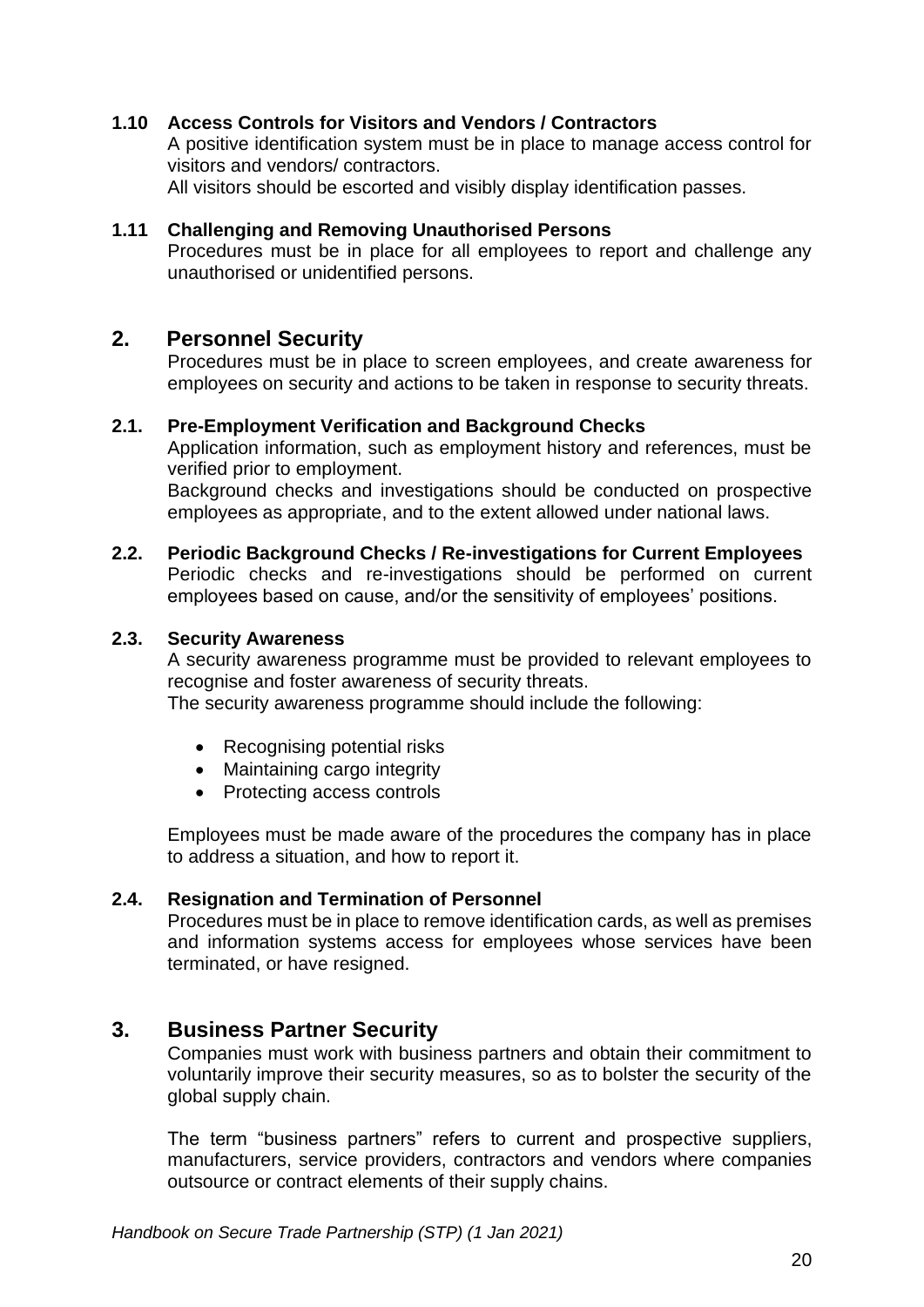#### **3.1. Screening of Business Partners**

Procedures must be in place for the screening and selection of business partners.

Screening and selection criteria such as legality, financial solvency and stability, ability to fulfil contractual security requirements, capability to identify and rectify security weaknesses should be used.

#### **3.2. Security Requirements for Business Partners**

Business partners must demonstrate that they are meeting the company's supply chain security obligations in any of the following ways:

- through written or electronic confirmation;
- through contractual obligations;
- through a letter from a senior business partner officer attesting to compliance;
- through a written statement demonstrating their compliance with STP or other supply chain security programmes; or
- by providing a completed supply chain security write-up.

#### **3.3. Business Partners' Participation/Certification in STP or Other Related Supply Chain Security Programmes**

Company must have documentation indicating their business partners' status of participation in the Secure Trade Partnership programme, supply chain security programme(s) administered by foreign Customs administrations or in other related supply chain security programme(s).

#### **3.4. Review of Business Partners' Compliance to Security Requirements**  Procedures must be in place to monitor and review business partners' compliance to security requirements.

#### **4. Cargo Security**

Procedures must be in place to ensure that the integrity of cargo is maintained and protected against the introduction of unauthorised materials and persons.

#### **4.1. Documentation Processing and Verification**

Procedures must be in place to ensure that information in all documentation used in the movement and clearance of cargo, both electronic and manual, is legible, complete, accurate and protected against the exchange, loss or introduction of erroneous information.

#### **4.2. Receipt and Release of Cargo**

Procedures should be in place to ensure that arriving and departing cargo is reconciled against relevant documents, for example, cargo manifest, packing list, bill of lading, purchase order and delivery order.

Procedures should be in place to check that cargo is accurately described, weighed, labelled, marked, counted and verified when receiving and releasing cargo.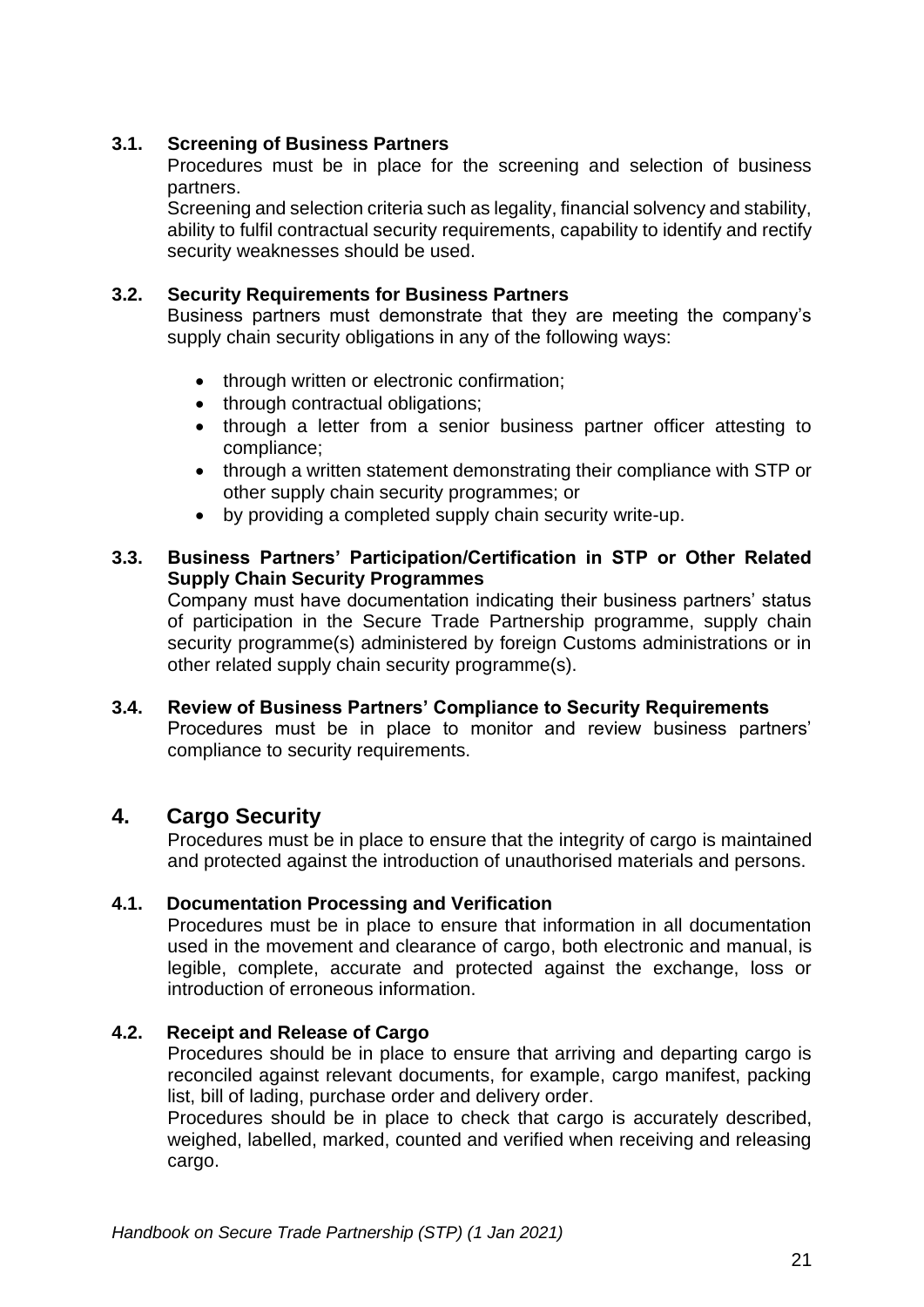Persons / drivers delivering or receiving cargo must be positively identified before cargo is received or released.

#### **4.3. Signature and/or Stamp Policies**

Procedures should be in place on signature and/or stamp requirements for critical process handover points, for example, document preparation processes, issue of seals, breaking of seals, physical count of cargo, conveyance inspection, cargo delivery, cargo receipt and counting of unshipped pieces.

Documents pertaining to custody and responsibility over cargo transferred or when a service is provided should be signed by the person delivering and receiving it.

#### **4.4. Container Inspection**

Procedures must be in place to verify the physical integrity of the container structure, including the reliability of the locking mechanisms of the doors. A seven-point inspection process is recommended for all containers:

- a) Front wall;
- b) Left side;
- c) Right side;
- d) Floor;
- e) Ceiling;
- f) Inside/outside doors; and
- g) Outside/undercarriage.

#### **4.5. Seals**

Procedures must be in place on how seals are to be controlled, affixed and checked.

Only designated authorised person(s) should distribute seals.

For containers that are bound for the United States, the seals must meet or exceed the current PAS ISO 17712 standards for high security seals.<sup>2</sup>

#### **4.6. Storage of Containers and Cargo**

Containers and cargo must be stored in a secure area to prevent unauthorised access and/or tampering.

#### **5. Conveyance Security**

Procedures must be in place to protect the conveyance (e.g. trucks, prime movers, trailers) against the introduction of unauthorised personnel and

<sup>&</sup>lt;sup>2</sup> This may include shipments bound to countries that Singapore enters into a Mutual Recognition Arrangement (MRA) with and that the countries require the usage of high security seals.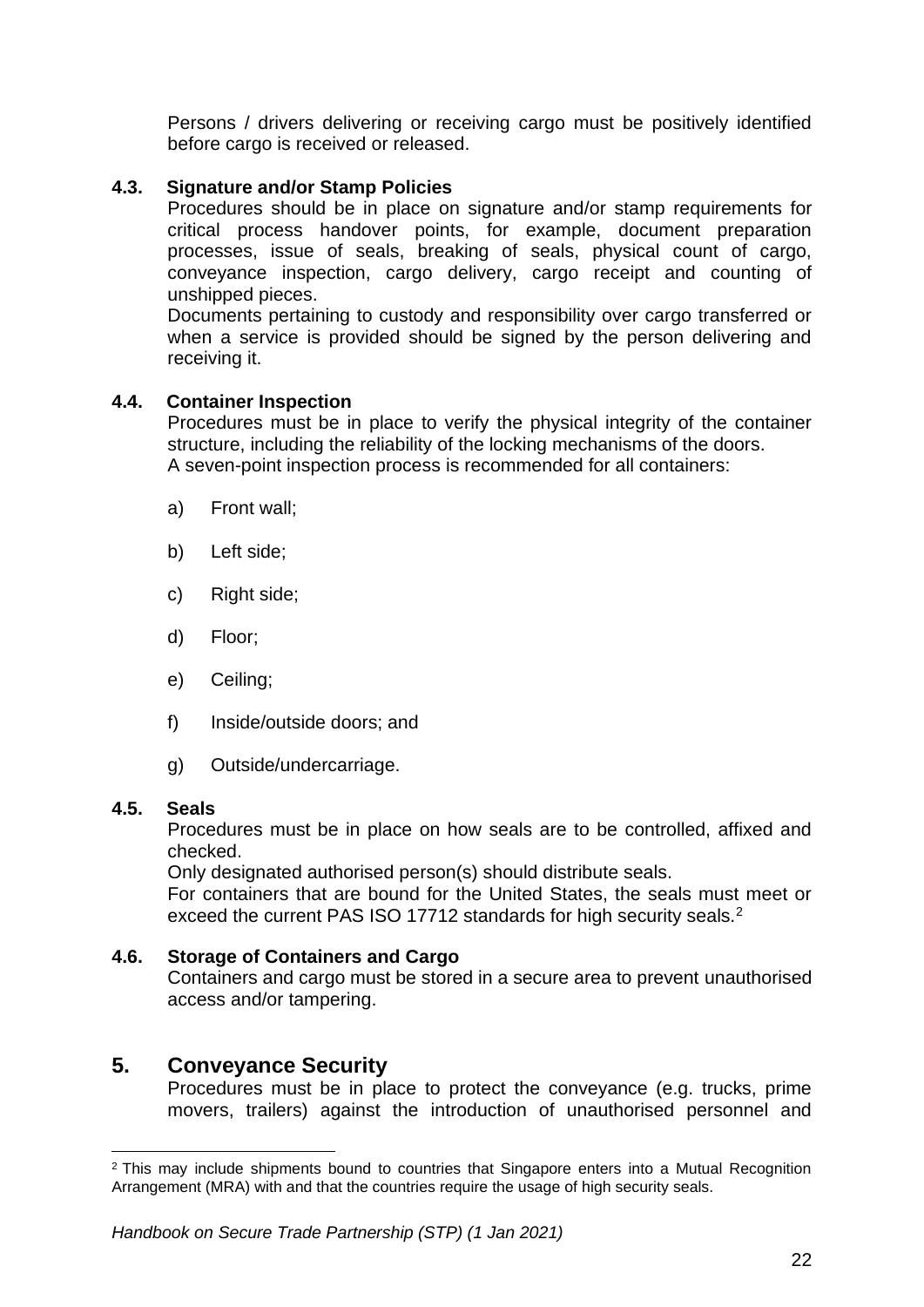material.

#### **5.1. Conveyance Inspection**

Procedures must be in place to ensure that potential places of concealment on conveyances are regularly inspected.

#### **5.2. Tracking and Monitoring of Conveyance**

Procedures must be in place to track and monitor the movement of conveyance carrying the cargo between companies and external parties.

#### **5.3. Drivers' Guide**

Guidelines should be in place to train drivers on:

- a) Inspection of conveyance;
- b) Confidentiality of load, route and destination;
- c) Policy on keys, parking area, refuelling and unscheduled stops;
- d) Reporting for accident or emergency;
- e) Reporting of any irregularity in loading, locking and sealing; and
- f) Testing of security alarms and tracking devices, if any.

#### **5.4. Storage of Conveyance**

Conveyances should be stored in a secure area to prevent unauthorised access and/or tampering.

#### **6. Information and Information Technology (IT) Security**

Procedures must be in place to maintain confidentiality and integrity of data and information systems used in the supply chain including protection against misuse and unauthorised alteration.

#### **6.1. Information Security Procedures**

Information security procedures and/or security related controls must be in place to protect information systems from unauthorised access.

#### **6.2. Accountability**

A system must be in place to identify the abuse of IT including improper access, tampering or the altering of business data.

#### **6.3. Data Back-ups and Recovery Plans**

Procedures and back-up capabilities should be in place to protect against the loss of information.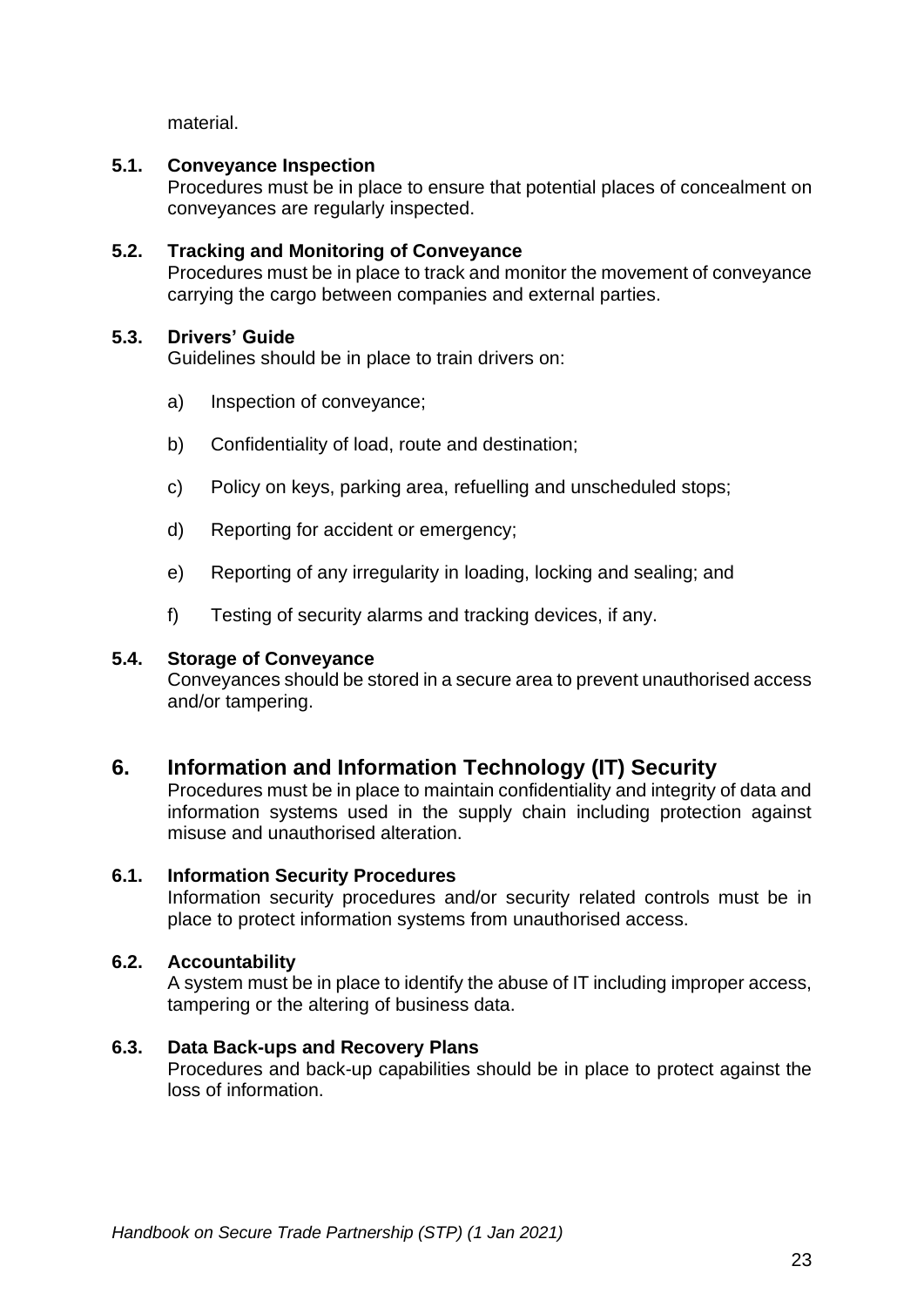#### **7. Incident Management and Investigations**

Procedures must be in place to provide a coordinated, structured and comprehensive response to an incident or risk situation and identify root causes so that actions can be taken to prevent recurrences.

#### **7.1. Reporting Incidents**

Procedures must be in place for reporting incidents to management. Incidents include short landing and over landing of cargo, irregularity or illegal activities and security breaches.

#### **7.2. Investigate and Analyse**

Procedures must be in place to ensure that incidents are investigated and analysed with the objectives of determining the cause of the incident and implementing the necessary revisions and improvements to prevent the recurrence of such an incident.

#### **8. Crisis Management and Incident Recovery**

In order to minimise the impact of a disaster or security incident, crisis management and recovery procedures should be in place. The procedures should include advance planning and establishment of processes to operate under such extraordinary circumstances.

#### **8.1. Contingency or Emergency Plans**

Contingency or emergency plans for disaster or emergency security situations should be in place.

The contingency or emergency plans should be communicated to all appropriate employees and regularly updated as operational and organisational changes occur.

Companies should conduct periodic training and testing of contingency or emergency plans.

#### **8.2. Business Continuity Plan (BCP)**

Companies are encouraged to develop a Business Continuity Plan (BCP) to ensure that Critical Business Functions (CBF) can continue during and after a crisis or disaster affecting their companies or segments of their supply chains.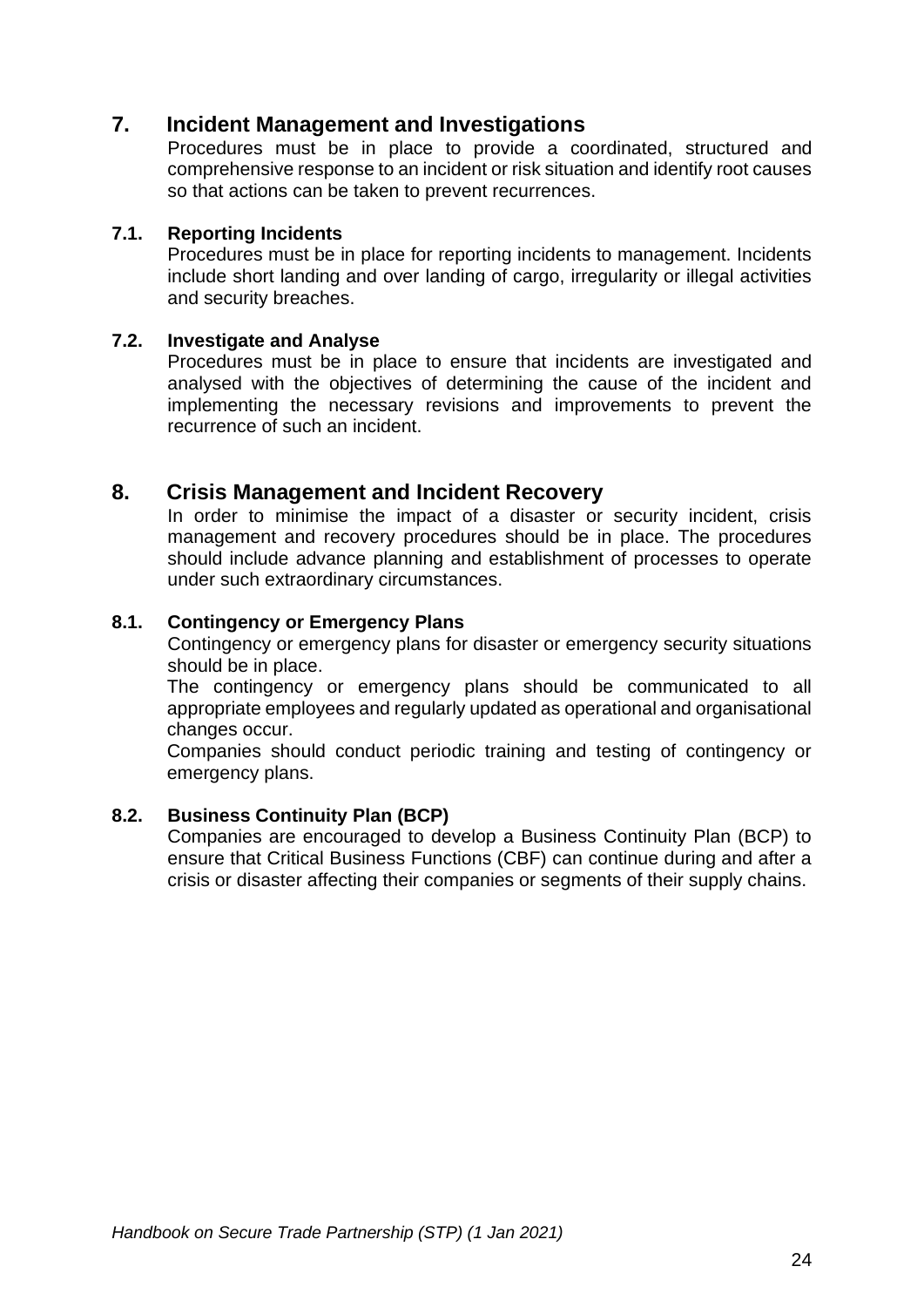#### **Annex B**

#### **Mandatory Criteria to Qualify for STP and STP-Plus**

The mandatory criteria to qualify for the STP-Plus certification are stipulated in the TradeFIRST self-assessment checklist. Please see the table below for the correlation of the STP Guidelines and Criteria and the TradeFIRST self-assessment checklist.

|     | <b>STP Guidelines and Criteria</b>                          | <b>Mandatory STP Criteria under</b><br>TradeFIRST* |                                                             |  |
|-----|-------------------------------------------------------------|----------------------------------------------------|-------------------------------------------------------------|--|
| 1.5 | Locking devices and key controls                            | 11F                                                | Locking devices and key<br>controls                         |  |
| 1.9 | <b>Access Controls for Employees</b>                        | 11K                                                | Employee identification                                     |  |
| 2.1 | Pre-Employment Verification and<br><b>Background Checks</b> | 3A                                                 | <b>Pre-Employment Verification</b><br>and Background Checks |  |
| 4.1 | Documentation Processing and                                | 2C                                                 | <b>Permit Declaration</b>                                   |  |
|     | Verification                                                | 5A                                                 | Data Integrity/Accuracy                                     |  |
| 6.1 | <b>Information Security Procedures</b>                      | 2B                                                 | <b>System Security</b>                                      |  |

\* companies are still highly encouraged to fulfil the other criteria in the TradeFIRST checklist in order to meet the minimum "Intermediate" banding.

| <b>STP Guidelines and Criteria</b> |                                         | <b>Mandatory STP-Plus Criteria under</b><br><b>TradeFIRST</b> |                                            |  |
|------------------------------------|-----------------------------------------|---------------------------------------------------------------|--------------------------------------------|--|
| 1.1                                | Perimeter fencing                       | 11G                                                           | <b>Internal Demarcation</b>                |  |
|                                    |                                         | 11B                                                           | <b>Perimeter Fencing</b>                   |  |
| 1.2                                | <b>Gates and Gate Houses</b>            | 11 <sub>C</sub>                                               | Positive Identification for                |  |
|                                    |                                         |                                                               | Visitors, Contractors & Drivers            |  |
| 1.3                                | Parking                                 | <b>11E</b>                                                    | Parking                                    |  |
| 1.5                                | Locking devices and key controls        | 11F                                                           | Locking devices and key                    |  |
|                                    |                                         |                                                               | controls                                   |  |
| 1.6                                | Lighting                                | 11H                                                           | Lighting at critical areas                 |  |
| 1.7                                | Alarm Systems and Video                 | 111                                                           | <b>Alarm Systems</b>                       |  |
|                                    | <b>Surveillance Cameras</b>             | 11J                                                           | Video Surveillance Cameras                 |  |
| 1.8                                | Security Personnel and                  | <b>11A</b>                                                    | <b>Security Personnel</b>                  |  |
|                                    | Organisation                            |                                                               |                                            |  |
| 1.9                                | <b>Access Controls for Employees</b>    | 11K                                                           | Employee identification                    |  |
| 1.10                               | <b>Access Controls for Visitors and</b> | <b>11C</b>                                                    | Positive identification for                |  |
|                                    | <b>Vendors/Contractors</b>              |                                                               | <b>Visitors, Contractors &amp; Drivers</b> |  |
| 1.11                               | <b>Challenging and Removing</b>         | 11L                                                           | <b>Challenging and Removing</b>            |  |
|                                    | <b>Unauthorised Persons</b>             |                                                               | <b>Unauthorised Persons</b>                |  |
| 2.1                                | Pre-Employment Verification and         | 3A                                                            | <b>Pre-Employment Verification</b>         |  |
|                                    | <b>Background Checks</b>                |                                                               | and Background Checks                      |  |
| 2.2                                | Periodic Background Checks for          | 3B                                                            | <b>Periodic Background Checks</b>          |  |
|                                    | <b>Current Employees</b>                |                                                               | for Current Employees                      |  |
| 2.3                                | <b>Security Awareness</b>               | 4C                                                            | <b>Security Awareness Training</b>         |  |
|                                    |                                         | 4A                                                            | <b>Customs Procedures Training</b>         |  |
| 2.4                                | Resignation and Termination of          | 3C                                                            | <b>Resignation and Termination</b>         |  |
|                                    | Personnel                               |                                                               | of Personnel                               |  |
| 3.1                                | <b>Screening of Business Partners</b>   | 6A                                                            | <b>Screening Procedures</b>                |  |

*Handbook on Secure Trade Partnership (STP) (1 Jan 2021)*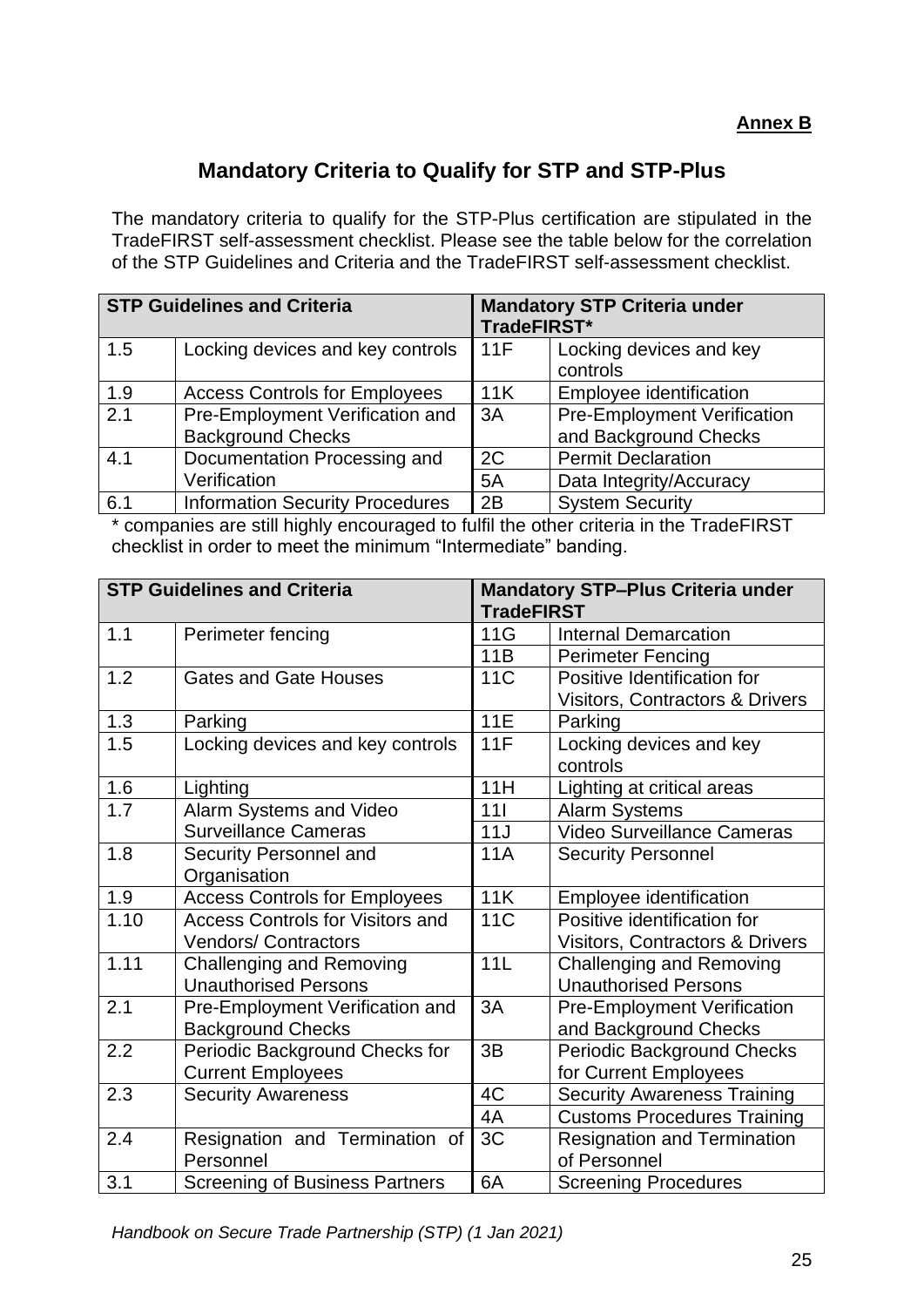|      | <b>STP Guidelines and Criteria</b>                                                               | <b>Mandatory STP-Plus Criteria under</b><br><b>TradeFIRST</b> |                                          |  |
|------|--------------------------------------------------------------------------------------------------|---------------------------------------------------------------|------------------------------------------|--|
| 3.2  | <b>Security Requirements for</b><br><b>Business Partners</b>                                     | 6B                                                            | <b>Security Requirements</b>             |  |
| 3.3. | <b>Business Partners'</b><br>Participation/Certification in STP<br>or Other Related Supply Chain |                                                               |                                          |  |
|      | <b>Security Programmes</b>                                                                       |                                                               |                                          |  |
| 3.4  | <b>Review of Business Partners'</b><br><b>Compliance to Security</b><br>Requirements             | 6A                                                            | <b>Screening Procedures</b>              |  |
| 4.1  | Documentation Processing and                                                                     | 2C                                                            | <b>Permit Declaration</b>                |  |
|      | Verification                                                                                     | 5A                                                            | Data Integrity/Accuracy                  |  |
| 4.2  | Receipt and Release of Cargo                                                                     | 10A                                                           | Cargo Receiving                          |  |
|      |                                                                                                  | 10B                                                           | Cargo Releasing                          |  |
| 4.3  | Signature and/or Stamp Policies                                                                  | <b>10A</b>                                                    | Cargo Receiving                          |  |
|      |                                                                                                  | 10B                                                           | Cargo Releasing                          |  |
| 4.4  | <b>Container Inspection</b>                                                                      | 8A                                                            | Container Inspection &<br>Storage        |  |
| 4.5  | <b>Seals</b>                                                                                     | 8B                                                            | Container seals management               |  |
|      |                                                                                                  | 8C                                                            | Container seals types                    |  |
| 4.6  | Storage of Containers or Cargo                                                                   | <b>9A</b>                                                     | Conveyance Storage &<br>Inspection       |  |
| 5.1  | Conveyance Inspection                                                                            | <b>9A</b>                                                     | Conveyance Storage &<br>Inspection       |  |
| 5.2  | Tracking and Monitoring of<br>Conveyance                                                         | 9B                                                            | Tracking and Monitoring of<br>Conveyance |  |
| 5.3  | Drivers' Guide                                                                                   | 9C                                                            | Drivers' Guide                           |  |
| 5.4  | Storage of Conveyance                                                                            | <b>9A</b>                                                     | Conveyance Storage &<br>Inspection       |  |
| 6.1  | <b>Information Security Procedures</b>                                                           | 2A                                                            | <b>Information Management</b>            |  |
| 6.1  | <b>Information Security Procedures</b>                                                           | 2B                                                            | <b>System Security</b>                   |  |
| 6.2  | Accountability                                                                                   | 2A                                                            | <b>Information Management</b>            |  |
| 6.3  | Data Back-ups and Recovery<br>Plans                                                              |                                                               |                                          |  |
| 7.1  | <b>Reporting Incidents</b>                                                                       | 7B                                                            | Incident Handling & Reporting            |  |
| 7.2  | <b>Investigation and Analysis</b>                                                                |                                                               |                                          |  |
| 8.1  | <b>Contingency or Emergency Plans</b>                                                            | 7C                                                            | <b>Contingency or Emergency</b><br>Plans |  |
| 8.2  | <b>Business Continuity Plan (BCP)</b>                                                            | 7D                                                            | <b>Business Continuity Plan</b><br>(BCP) |  |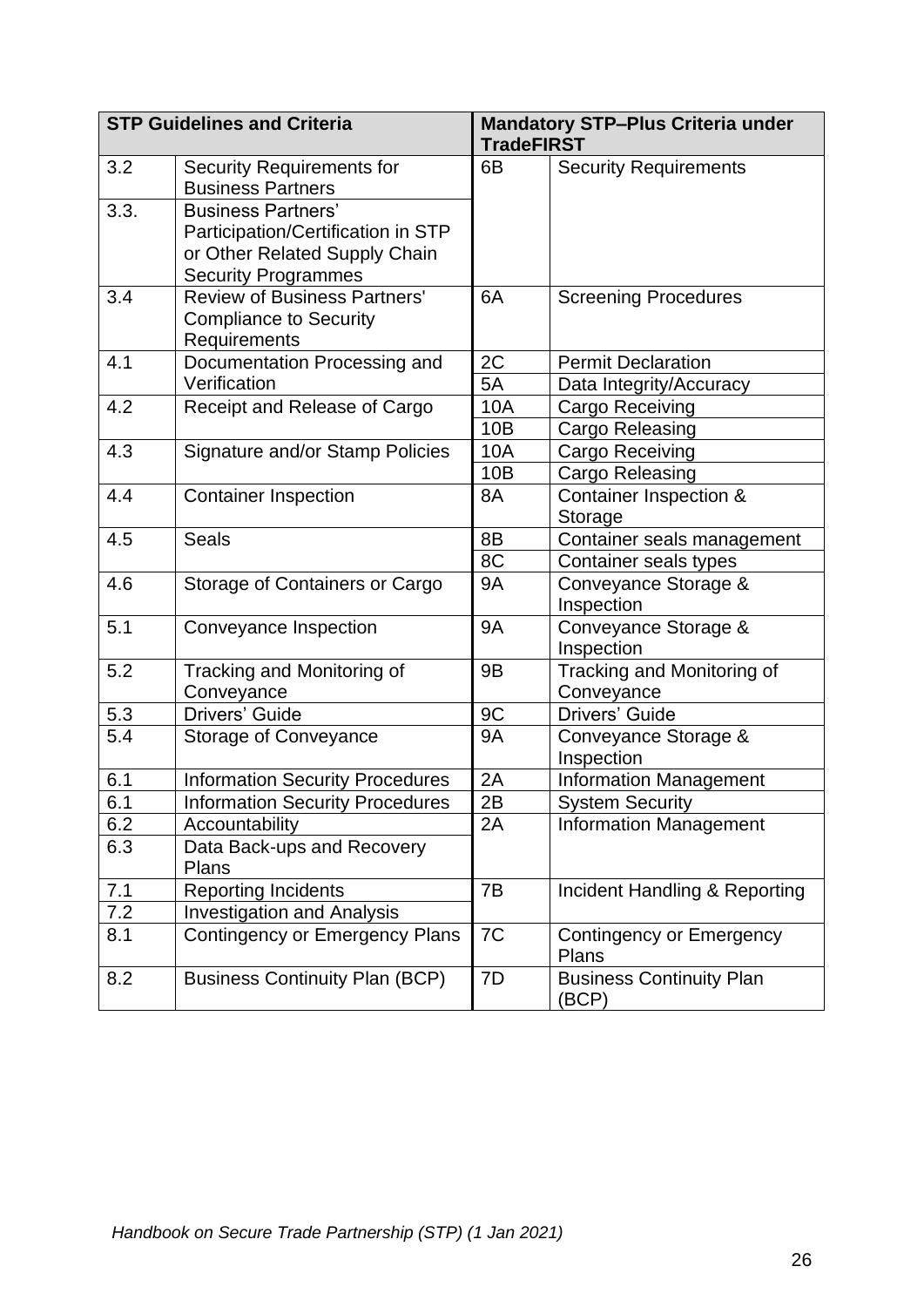#### **Annex C**

#### **Fact Sheet on Company's Process Map**

#### **1 What is a process map?**

1.1 A process map illustrates the flow of goods and documentation/information through a company's supply chain.

#### **2 Why is the process map necessary?**

2.1 The process map allows Singapore Customs to see the continuous link of activities that take place within a company's supply chain and provides us with a better understanding of the company's entire supply chain.

#### **3 What information must the process map contain?**

3.1 The process map must cover a company's entire supply chain, accounting for both the physical and documentary processes.

#### **4 What if a company has multiple sites with different operations?**

4.1 If a company has multiple sites and operations at any of these sites are considerably different, the company should develop separate process maps for each type of operation.

#### **5 If a company has many different products that undergo different logistics routes and supply chain processes (i.e. process maps), does the company need to provide a process map for each product?**

- 5.1 If there are many different supply chain processes, a company can provide a general process map that shows the different activities involved at each stage. Singapore Customs will request for detailed process maps, if necessary. If a general process map is not feasible, the processes should be separately mapped.
- 5.2 An example of a basic process map is attached to assist you.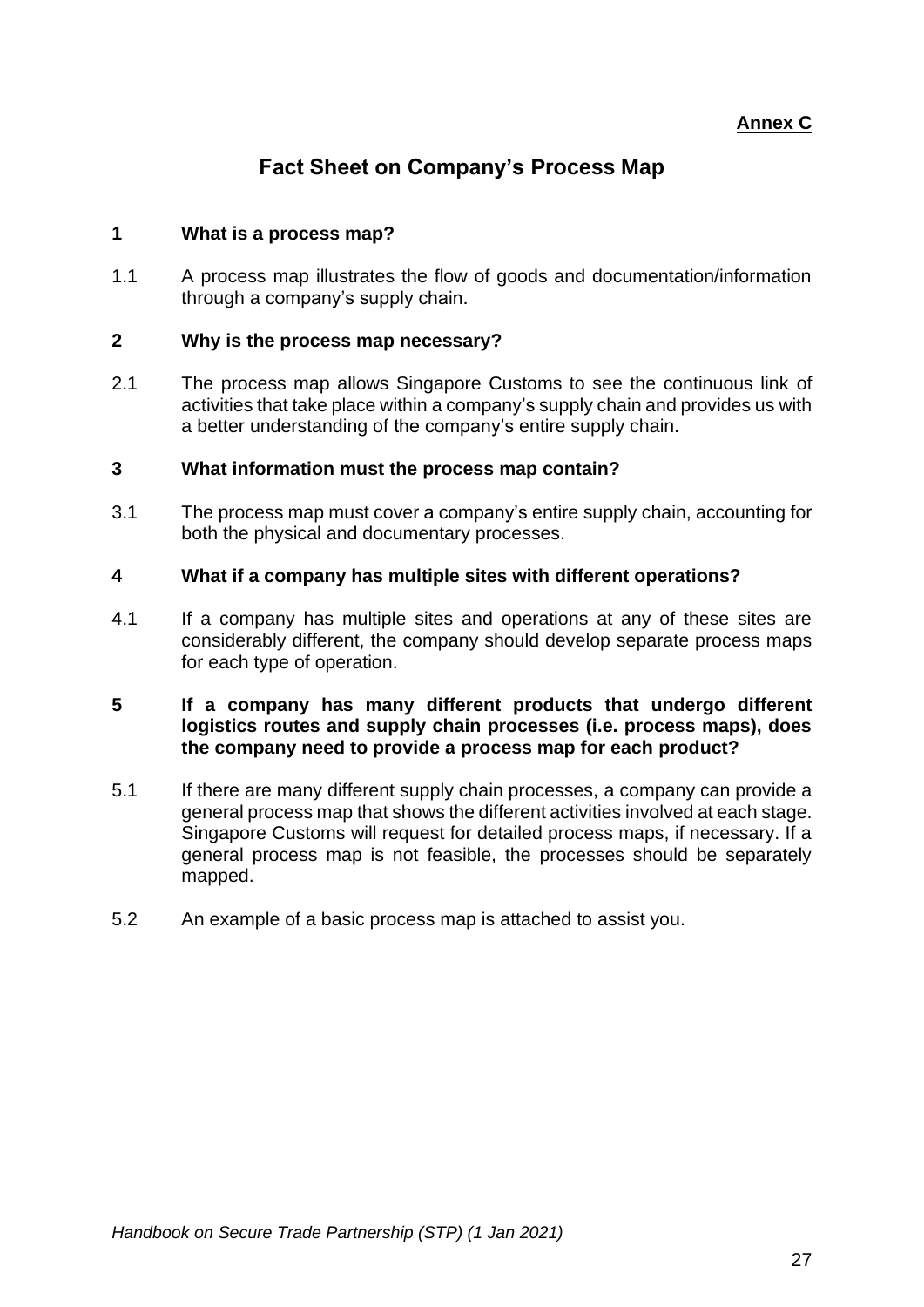#### **An Example of a Process Map**

**Name of company:**

**Dated:**

**Name of site:**

**Type of operation:**

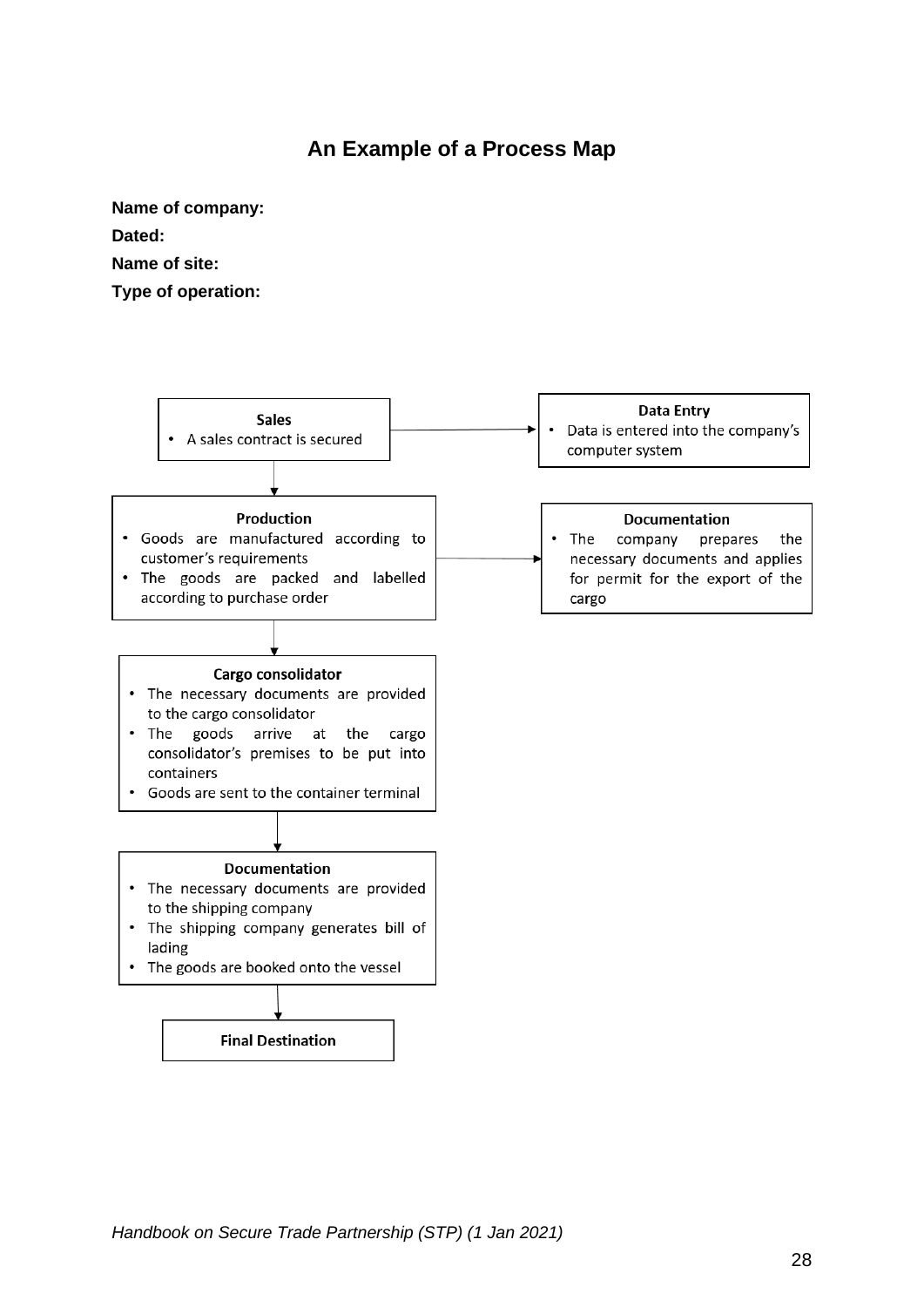#### **Annex D**

#### **Fact Sheet on Company's Site Plan**

#### **1 What is a site plan?**

1.1 A site plan shows the layout of a company's premises and clearly identifies all perimeters, access areas, buildings, structures, security and access controls.

#### **2 Why is the site plan necessary?**

2.1 The site plan provides Singapore Customs with an overview of the environment where a company operates and the security features on-site to enhance the security of the company's operations.

#### **3 What information must the site plan contain? How detailed must the site plan be?**

3.1 The site plan must be to scale and clearly identify a company's site boundaries, the various buildings within the site and also the usage of any open areas. Entry points to the site and the buildings within the site must be clearly indicated and labeled. The company should also preferably include in the site plan the positions of lightings (flood lights, emergency lights etc.), CCTVs (coverage) and any other security equipment in the company's premises. The site plan must be dated and identified with the name and address of the site.

#### **4 What if a company has multiple sites?**

4.1 If a company has multiple sites and the layouts at any of these sites are considerably different, the company should develop separate site plans for each site.